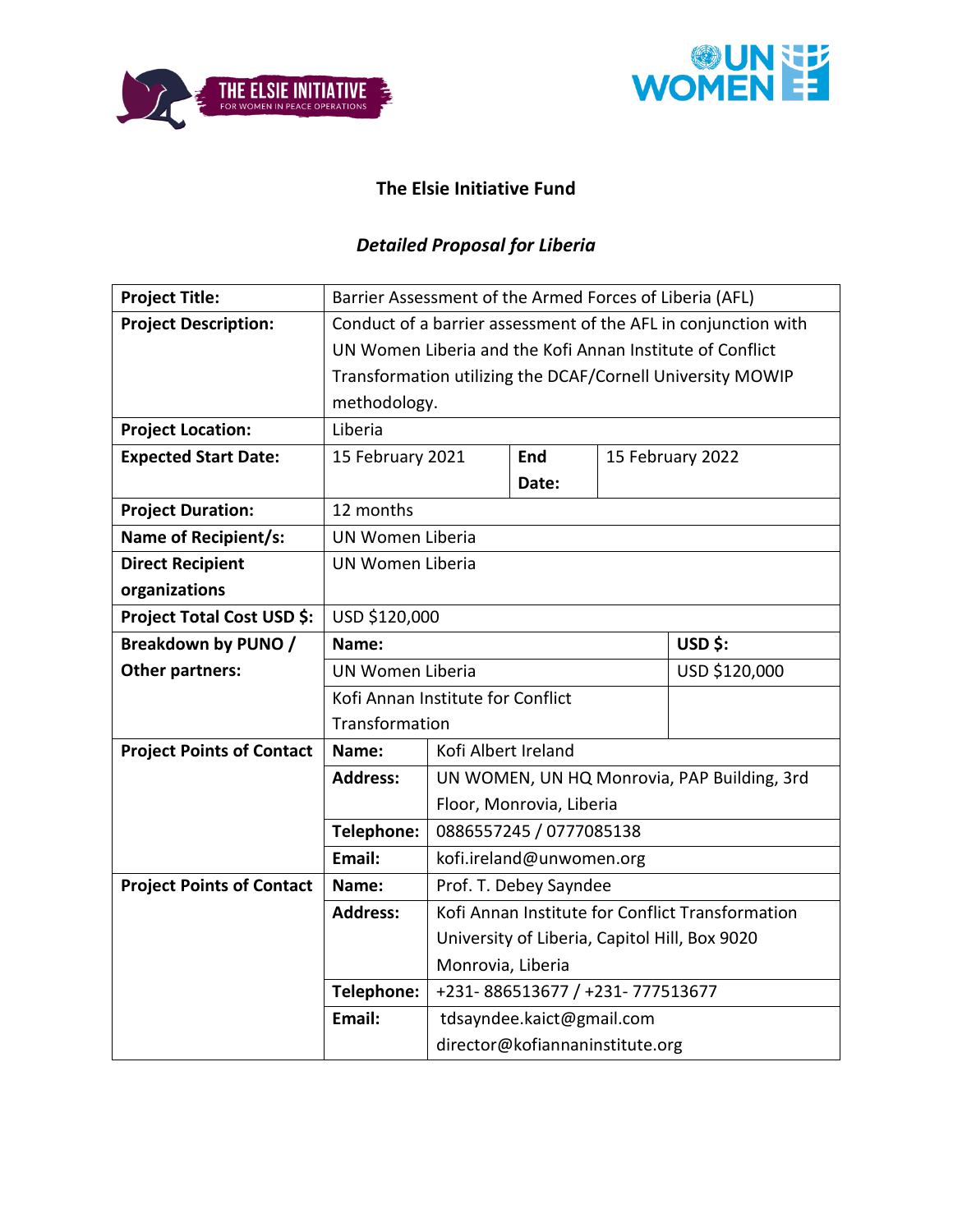#### **1. Executive Summary**

The Ministry of National Defense (MoD) and Armed Forces of Liberia (AFL) recognize the crucial role that women play in restoring and sustaining peace and security in conflict, post-conflict and conflict prevention settings. Research has shown that having more women in peacekeeping leads to better outcomes, including better access to communities, improved operations and performance, greater promotion of human rights and the protection of civilians, and greater encouragement for women to meaningfully participate in peace and political processes.<sup>1</sup> Liberia wishes to contribute to the United Nations' (UN) 2028 target of 15% women serving in military contingents and 25% for military observers and staff officers.<sup>2</sup> Despite progress in recent years, the MoD recognizes that more work needs to be done in the AFL to increase the percentage of female Liberian UN peacekeepers.

Through the conduct of a barrier assessment funded by the Elsie Initiative Fund (EIF), the AFL seeks to strengthen the meaningful participation of uniformed women in UN peace operations by first understanding what the main barriers to women's participation are. The AFL further seeks to understand if these contextualized challenges are unique to women and how experiences differ between serving men and women of the AFL. Finally, at the conclusion of the barrier assessment the AFL seek concrete recommendations on how to reduce barriers to women's participation in UN peace operations, with the intent to address these barriers through subsequent projects under the EIF.

The conduct of a barrier assessment will contribute significantly to a number of Liberia's national and regional priorities, namely Liberia's Second Phase National Action Plan (NAP) on Women, Peace and Security (WPS) (2019-2023)<sup>3</sup>, the National Security Strategy of the Republic of Liberia (2008)<sup>4</sup>, the Revised National Gender Policy (2018-2022)<sup>5</sup>, the Pro-poor Agenda for Prosperity and Development (PAPD) (to which Pillar Three focuses on Sustaining the Peace)<sup>6</sup> and the Economic Community of West African States (ECOWAS) Protocol relating to the Mechanism for Conflict Prevention, Management, Resolution, Peacekeeping and Security.<sup>7</sup> The conduct of a barrier assessment will also contribute to a number of Liberia's international commitments, including the Convention on the Elimination of all forms of Discrimination Against Women (CEDAW) (specifically general recommendation 30 addressing women in conflict, post conflict and conflict prevention), and the Beijing Declaration and Platform for Action (1995).

The MoD intends to conduct a barrier assessment of the AFL in conjunction with UN Women Liberia, the Kofi Annan Institute for Conflict Transformation (KAI) and Cornell University. These implementing partners have been selected due their expertise on the Liberian context, and previous experience working with the MoD and AFL (further information contained in section five; *Project Management and Coordination Arrangements*).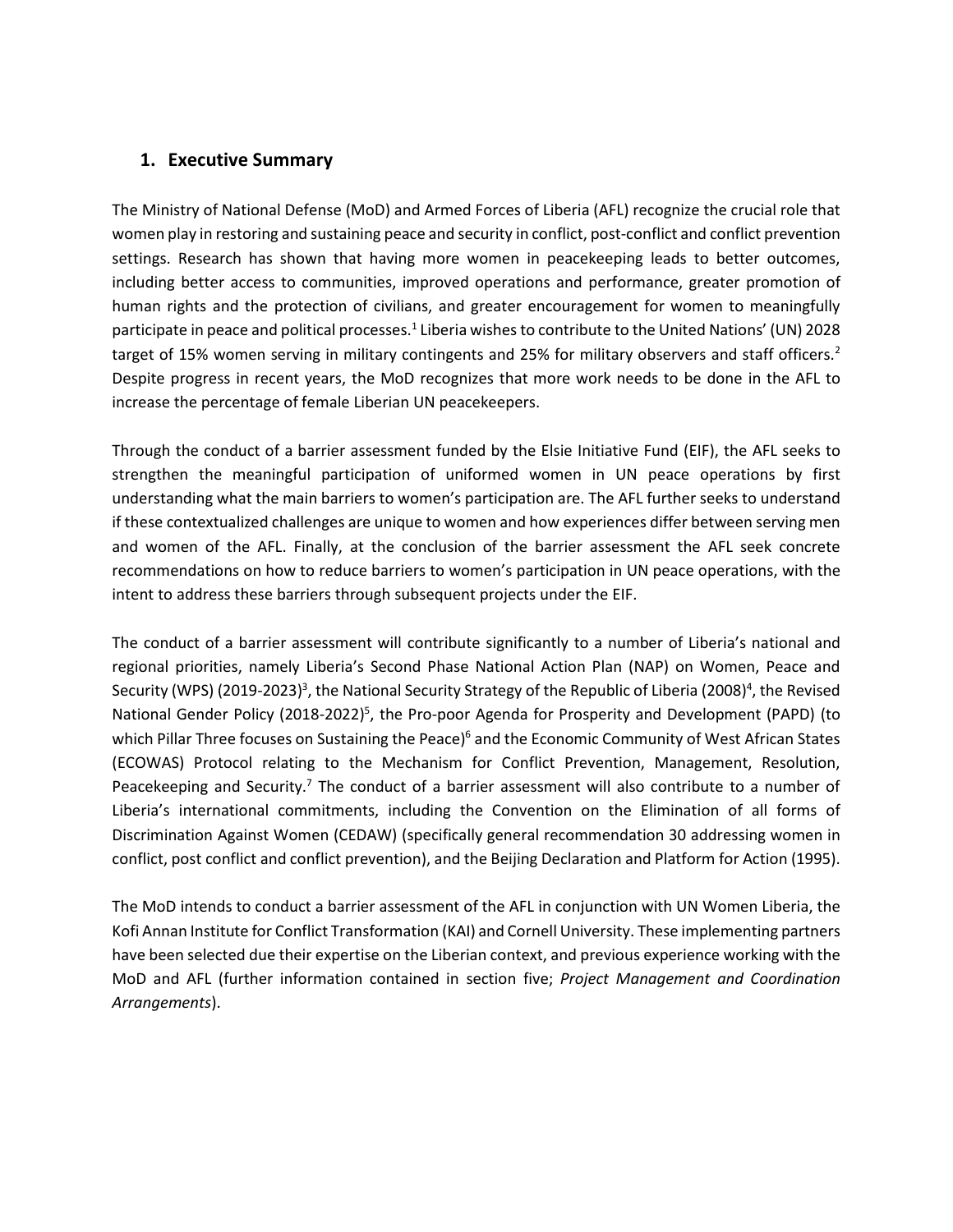### **2. Situational Analysis**

Since the end of the civil war in 2003, Liberia has made modest progress in the advancement of gender equality. The 14-year conflict had devastating social, economic, and political impacts. Women were particularly impacted by the conflict, with the World Health Organization (WHO) estimating that 82% of Liberian women were subjected to multiple forms of violence, and 77% experiencing rape.<sup>8</sup> Women were also actors in the conflict, serving as both combatants and peacemakers. Liberian women's groups played a significant role in the peacemaking process, famously protesting during the presidency of former President Charles Taylor and during the peace agreements in Ghana.<sup>9</sup> The countries first post-conflict and first woman President, Ellen Johnson Sirleaf, played a key role in the women's movement, highlighting the importance of women's contribution to peace and security. In 2016, the United Nations Mission in Liberia (UNMIL) handed over security responsibilities to the Government of Liberia (GoL), and in 2018, the peacekeeping mission departed after 14 years in the country.

Liberia's human development remains low, ranking 176 out of 189 countries in the 2019 Human Development Index<sup>10</sup> and 155 out of 162 countries in the 2018 Gender Inequality Index.<sup>11</sup> While Liberia has succeeded in sustaining peace, a number of existing key conflict triggers were identified in the GoL's Strategic Roadmap for National Healing, Peacebuilding and Reconciliation (2013-2030). These included suppressive cultural practices against women, sexual and gender based violence (SGBV), distrust in institutions, a sense of injustice, perception of widespread corruption and a culture of impunity.<sup>12</sup> There are also various structural barriers to Liberian women's participation in peace and security processes, including an inadequate representation of women in national and local decision-making processes; insufficient and unequal access to natural and economic resources; gender discriminatory relations within society, and a poorly developed community infrastructure.<sup>13</sup> In addition, women in Liberia continue to face discrimination socially, politically and economically due to strong gender stereotypes, customary inequalities, high rates of SGBV, insufficient access to justice, a lack of accountability for human rights abuses and harmful traditional practices.<sup>14</sup>

Women's political representation in Liberia is low, with only 11.7% of women holding a share of seats in parliament in 2018.<sup>15</sup> Dominant traditional and cultural perceptions that women belong at home and that matters such as security are a man's domain exacerbate the exclusion of women from peacebuilding processes and discredit their contribution, hindering a sustained peace.<sup>16</sup>

Border closures due to the 2014 Ebola outbreak, and more recently the 2020 COVID-19 pandemic have had a significant impact on the livelihoods of Liberian's, hampering trade and travel and increasing tensions for border communities such as within the Mano River Union.<sup>17</sup>

In 2017, the Gender and Security Sector National Taskforce (GSSNT) reported that only 3% of the AFL comprised of women, the lowest when compared with other Liberian security sector institutions (SSI) such as the Liberia National Police (LNP) recording 19% women in 2018, the Liberia Immigration Service (LIS) at 29% in 2018 and the Liberia Drug Enforcement Agency (LDEA) at 15% in 2018.<sup>18</sup> Liberia's Second Phase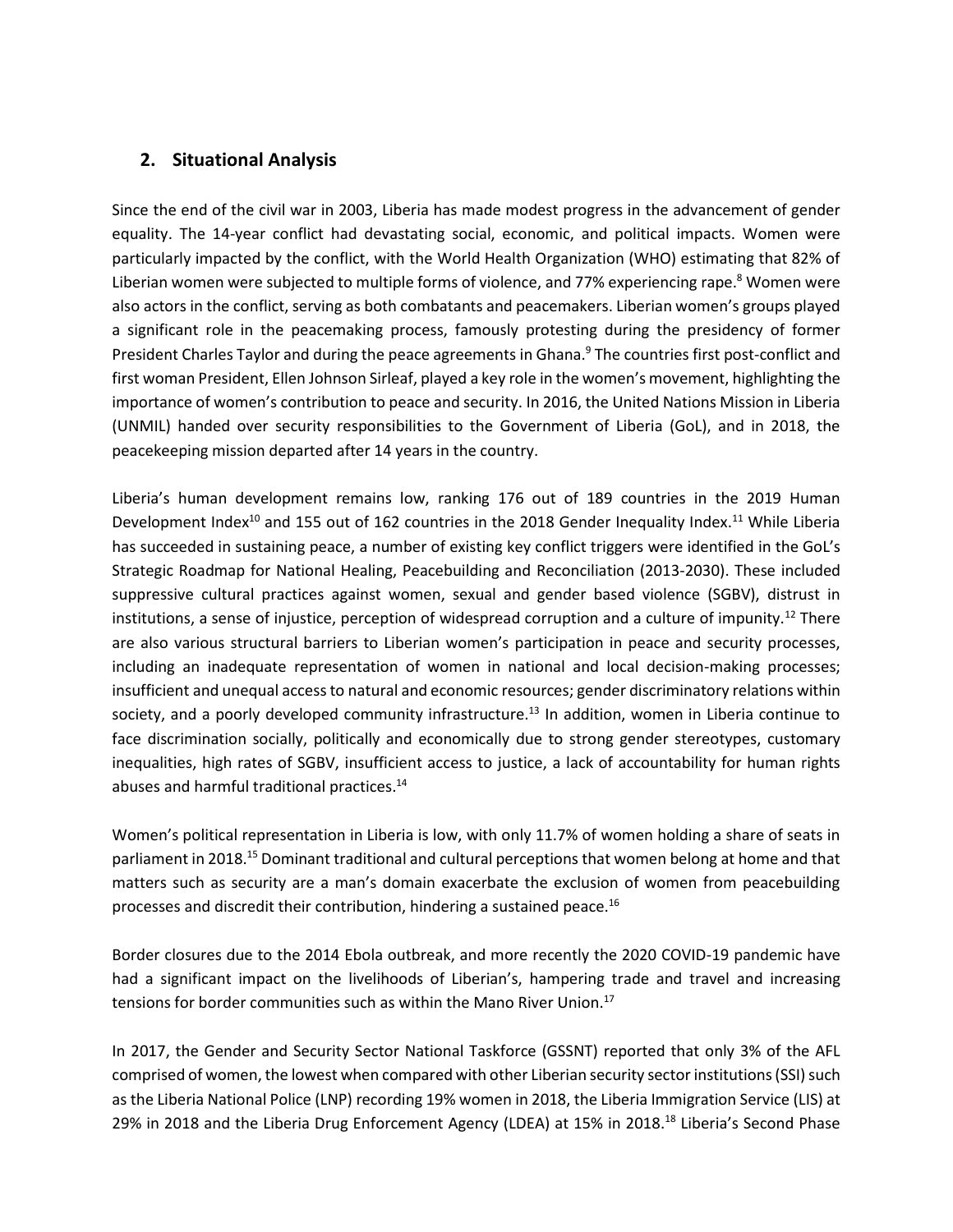NAP on WPS sets a target of 10% women in the AFL by 2023.<sup>19</sup> As of December, 2020, the AFL reports that of the total 1,858 members, 81 (4.4%) are women, which includes 4.3% of officers that are women (six female and 134 male) and 4.4% of enlisted personnel that are women (75 female and 1,643 male).<sup>20</sup>

The GoL endorsed second NAP on WPS (2019-2023) released in November 2019 includes a whole component aimed at increasing the number of female personnel in SSIs. Output 3.3 of Pillar 3 in the NAP<sup>21</sup> calls for the increased participation and leadership of women and young women in SSIs including the armed forces. Activity 3.3.1.1 calls for the "GSSNT to enhance advocacy efforts to increase women's participation in SSIs including capacity-building for the GSSNT on WPS issues and encouraging MoD and MoJ and to draft gender policies similar to the LNP".<sup>22</sup> The MoD and GSSNT are listed as two of the responsible ministries and coordinating partners, with a budget of USD 500,000 over four years for implementation. 23

To date, the MoD and AFL have not yet released a gender policy or action plan to address issues of low female representation. However, in early 2020, the GoL partnered with UN Women Liberia to conduct an institutional gender assessment of the MoD and AFL, in order to develop a gender policy and five-year participatory action plan with the goal to strengthen the capacity of the gender unit and provide technical support to mainstream gender in the MoD and AFL. This project is underway and due for completion mid-2021.

Theory of Change (ToC) Liberia's Second Phase NAP on WPS;

*If (1) women, young women and girls are empowered at all levels and can lead early warning and conflict prevention mechanisms, and if (2) perpetrators of SGBV are held to account and survivors have access to comprehensive and timely redress, and if (3) women's capacity and influence to engage in the peace process is strengthened and their participation is increased, and if (4) women, young women and girls participate in and benefit from peacebuilding and recovery efforts, then (5) conflict prevention efforts and peace agreements will be more successful and sustainable, women and girls will be safer and their human rights respected, security reforms will benefit all, and economic recovery will be accelerated, because (6) women, young women and girls' participation at all levels is proven to shift power dynamics towards peace, inclusiveness and equality, and including them in recovery efforts brings broader benefits to communities and the country, and counters terrorism.<sup>24</sup>*

This ToC focuses on the participation of women, young women and girls at all levels to shift power dynamics towards peace, inclusiveness and opportunity. Identifying and addressing barriers to women's meaningful participation in UN peace operations through the conduct of a barrier assessment is vital to realizing this goal.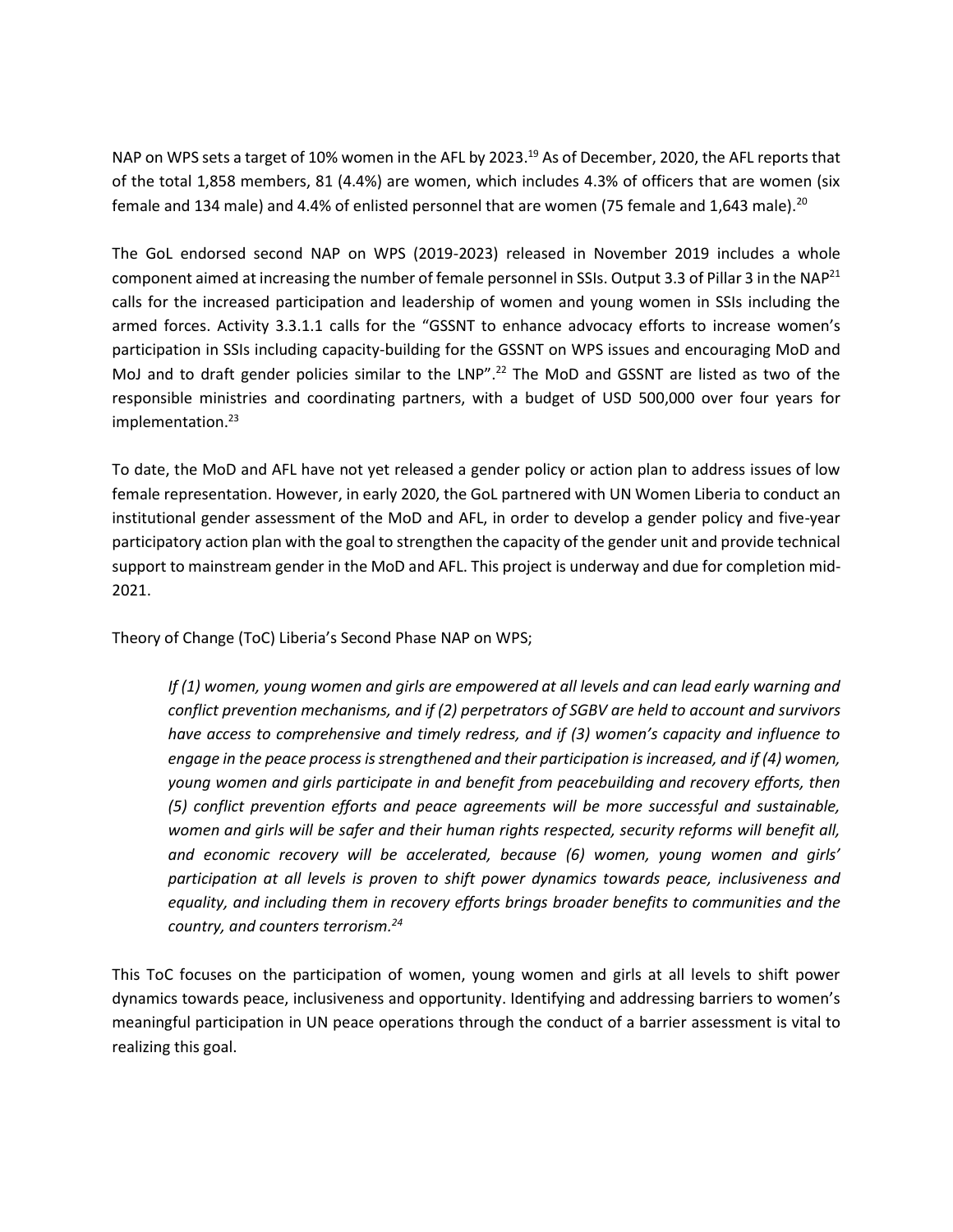#### **3. Baseline Data**

In 2017, the Gender and Security Sector National Taskforce (GSSNT) reported that 3% of the AFL comprised of women.<sup>25</sup> Liberia's Second Phase NAP on WPS sets a target of 10% women in the AFL by 2023.<sup>26</sup> In December, 2020, the AFL CoS reported that the AFL consisted of 1,858 members; 140 officers and 1,718 enlisted personnel.<sup>27</sup> Of the total 1,858 members, 81 (4.4%) are women, which includes 4.3% of officers that are women (six female and 134 male) and 4.4% of enlisted personnel that are women (75 female and  $1,643$  male).<sup>28</sup>

#### **4. Implementation Strategies**

The conduct of a barrier assessment by UN Women Liberia and the KAI seeks to analyze gaps within the AFL in the specific Liberian context. The Liberia MoD acknowledges the need for high-level ownership of the assessment and commits to addressing the outcomes to ascertain the nature and extent of obstacles impeding the deployment of trained and qualified women peacekeepers. Through the UN Women Project Management Team and the KAI Assessment Team, the assessment will assess the degree to which Liberia is positively (opportunities) or negatively (barriers) affected by each of the 10 issue areas identified in the 'Measuring Opportunities for Women in Peace Operations' (MOWIP) methodology, and subsequently develop indicators to measure each barrier within the Liberian context by identifying which challenges are unique to both women and men. Taking into account advice from the EIF, DCAF and Cornell University, the MoD intends to (where appropriate) use the outcome of the barrier assessment to identify evidencebased good practices that can potentially be replicated by the LNP and other SSI's. At the conclusion of the assessment, a country specific strategy will be developed, deciphering how to allocate resources efficiently for both quick, short-term improvements in women's meaningful participation to peace operations (such as a percentage increase), as well as longer term initiatives that lead to a sustainable increase. The MoD in partnership with UN Women Liberia will then submit a Letter of Interest (LOI) for further funding to address these barriers in Liberia.

The KAI in partnership with UN Women Liberia will utilize the MOWIP methodology under the guidance of the Geneva Centre for Security Sector Governance (DCAF) and Cornell University. The full extent of the methodology will be applied to ensure a comprehensive approach to the research, including the three data collection tools; the institutional fact-finding form, a set of 30+ expert/elite interviews conducted with key GoL and AFL personnel (including those focused on peacekeeping and peace operation deployments), and the conduct of a survey of at minimum 190 women and 190 men of the AFL. Where there is not 190 serving women, alternative measures will be put in place, such as contacting ex-serving women or utilizing quota sampling.

In partnership with Cornell University, the project and assessment team will then analyze the data to produce two barrier assessment reports. Firstly, a confidential detailed report will be released to the MoD and AFL, leading into a validation workshop to then produce a range of recommendations. The report will contain de-identified data and will be handled with the utmost security, and only contained on secure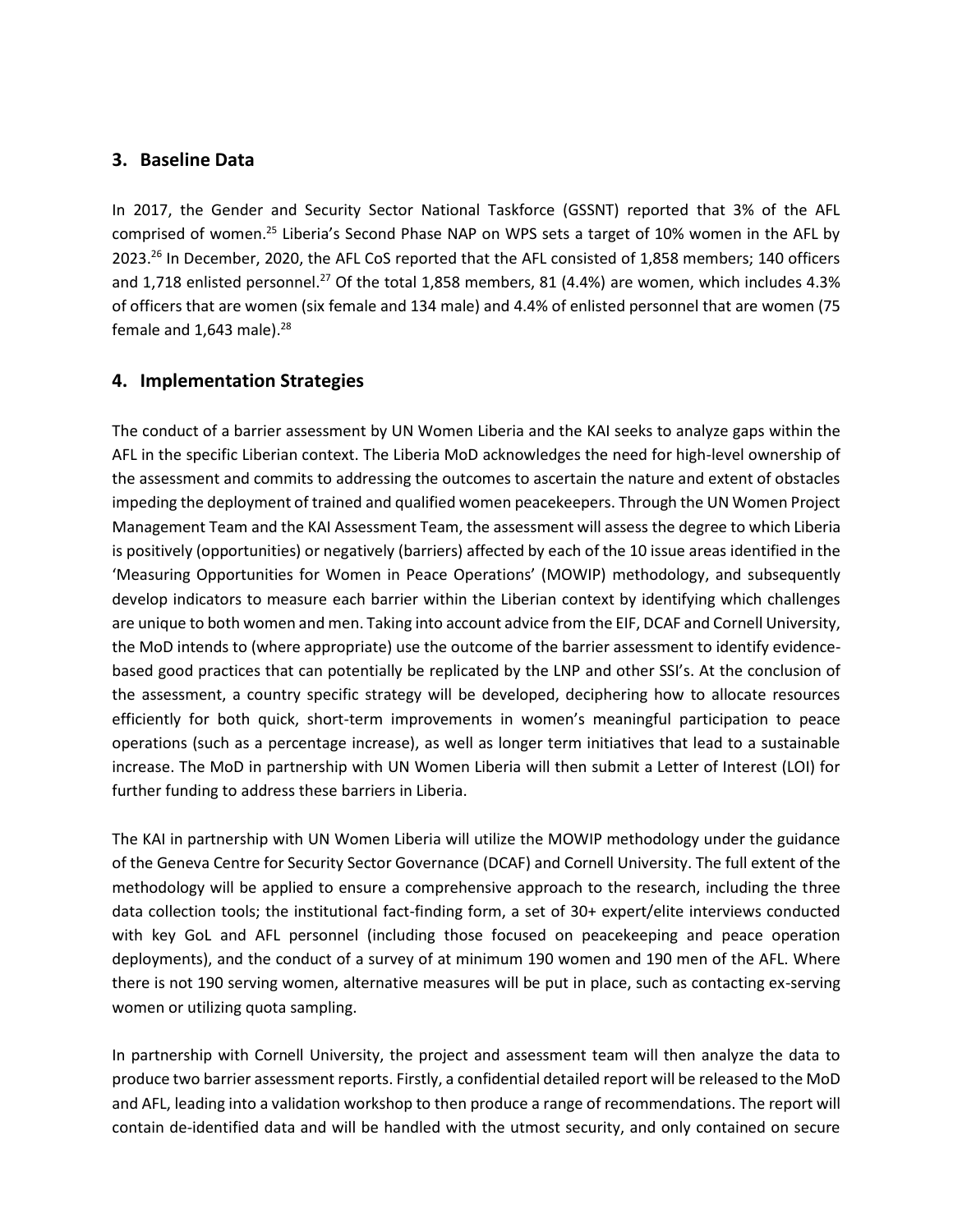servers. Secondly, a public report with all sensitive and classified information removed will be released following the MoD and AFL's approval. The MoD and AFL will have full authority to decide on what information will be included and disregarded in the public report.

#### **5. Project Management and Coordination arrangements**

As per the resource requirements listed in Annex A, the barrier assessment of the AFL will be led by UN Women Liberia, in partnership with the KAI. Liberia seeks to implement *Partnership Model B* with Cornell University, as depicted in the *MOWIP Explainer 1, Box 1.1*. UN Women Liberia and the KAI will collect the data and in partnership with the Cornell Lab process and analyze the survey data. Cornell will provide support and capacity building to UN Women Liberia and the KAI as required. UN Women Liberia and the KAI will then draft the MOWIP report.

**Project Management Team (PMT)**. The PMT will be led by UN Women Liberia to support coordination with the KAI and the GoL. UN Women Liberia will assign an International Programme Specialist (IPS) and a National Project Officer to coordinate and manage the project. The National Project Officer will be tasked with the responsibility of developing plans, reporting to the donor organization on the implementation of activities, achievement of results, and financial accountability of the project. The National Project Officer will also coordinate activities between the KAI and the MoD ensuring that all the activities are complementary, and that implementation and monitoring of the project is in line with the endorsed work plan and M&E framework. Additionally, UN Women Liberia will assign a Technical Specialist to ensure the overall technical quality of the barrier assessment, and increase the capacity of the KAI, AFL and MoD.

**Assessment Team.** The KAI Assessment Team will include a Lead Researcher, two assessment team members, and six enumerators. The Lead Researcher will be responsible for leading, managing and coordinating the assessment team members and enumerators, and reporting on progress to the UN Women PMT. The two assessment team members will be responsible for conducting interviews in conjunction with the Lead Researcher and UN Women PMT. The enumerators will be responsible for implementing the survey in conjunction with the KAI Assessment Team and UN Women PMT.

**UN Women Liberia.** UN Women Liberia<sup>29</sup> has been present in Liberia since 2004 and is one of the biggest UN Women offices in West Africa. UN Women has taken great strides in advancing the WPS agenda in Liberia through the implementation of its first NAP on UNSCR 1325. This process was spear led by the MGCSP, the MoD and the Ministry of Justice. This is also evidenced by the new Government's efforts to develop and endorse the second phase of the NAP WPS (2019-2023) and the strengthening of the gender and security task force whose duty was to mainstream gender into policies, tools and plans of the Security Institutions. At the community level, UN Women has supported rural women through the Peace Hut Initiative. Peace huts have become a peacebuilding and conflict resolution mechanism as well as a powerful platform for the elimination of Sexual and Gender Based Violence and the strengthening of women's leadership and economic empowerment. The integrated approach used to provide support to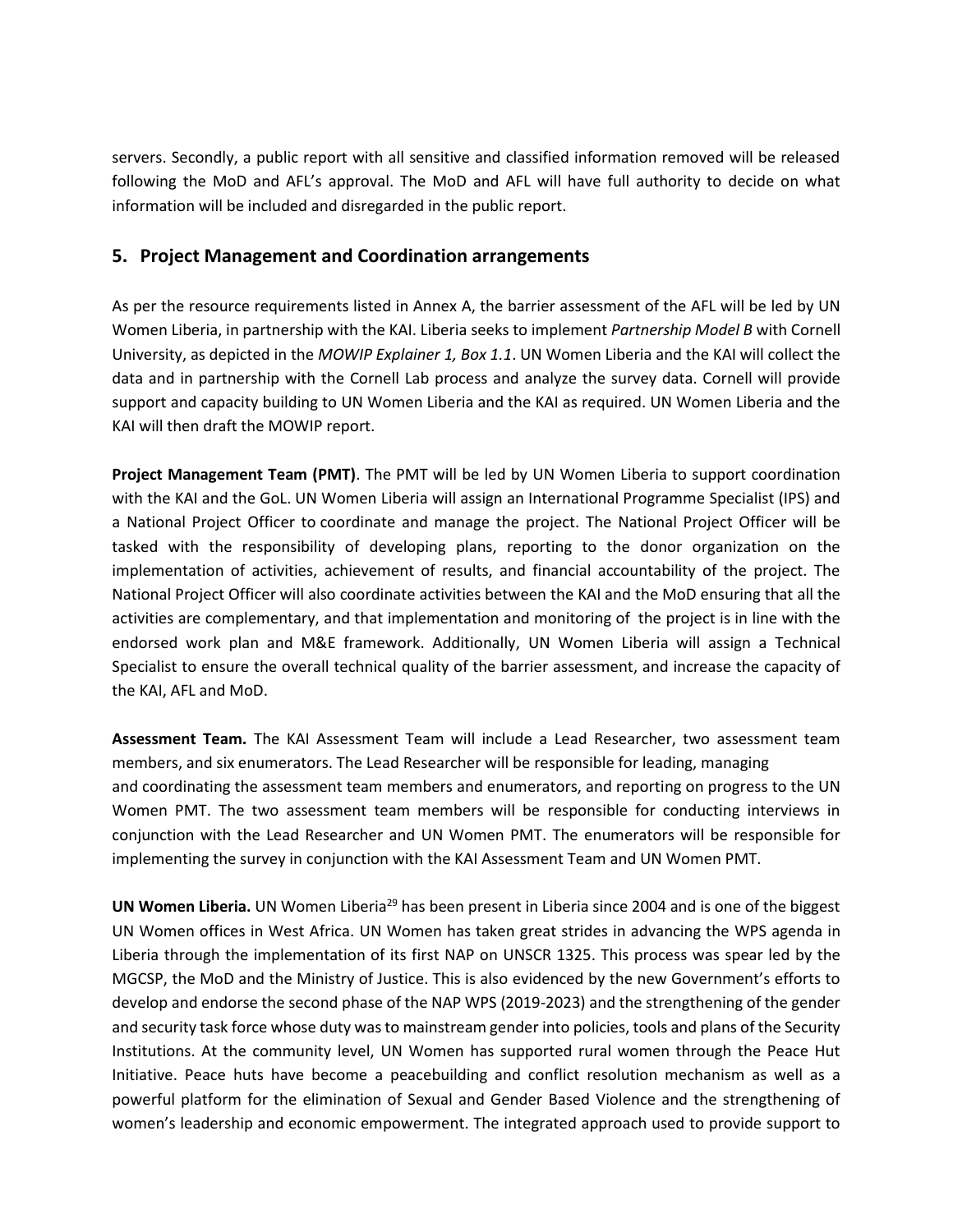38 Peace Huts has contributed to reducing gender inequalities at the community level and sustain peace. Through the application of skills acquired, the Peace Huts are playing critical roles in promoting peace and resolving conflicts. These women have served as local peace makers for more than a decade and because of their work, in 2019 they received the UN Population award for their dedicated service to peace and security agenda in Liberia.

Having developed good working relationships with the GoL and women's organizations, UN Women Liberia has advanced a number of key initiatives including the establishment of the Gender and Security National task Force, the development of Gender Policies for Security Institutions and Line Ministries. These include the Liberian National Police, the Bureau of Corrections, the Liberian Fire Service and the Ministry of Justice among others. In 2018, UN Women Liberia facilitated a gender audit and development of an Administrative Instruction on Gender and Human Rights for the LNP<sup>30</sup> and most recently, aided the conduct of an institutional gender assessment of the AFL, with the intent to draft a gender policy and fiveyear action plan for the AFL and MoD in early 2021.

**Kofi Annan Institute for Conflict Transformation (KAI).** The University of Liberia established the KAI<sup>31</sup> in 2006. Specializing in policy research on gender, security, equality, peace, social justice, human rights and development, the KAI prioritizes diversity and inclusion in both staff and students. The KAI has had a longstanding relationship with the GoL, MoD and AFL more specifically, working on a number of projects towards the advancement of women, peace and security and a gender-sensitive force including;

- Creation of the Security Sector Reform Think Tank, 2016 with UNDP/UNMIL
- Cooperation with NUPI on Gender-Based violence, 2015-2018
- Cooperation with the Ivorian Social and Economic Research Centre, 2014
- Cooperation with Welthungerhifle on food security, 2012
- Cooperation with Medica Mondiale, 2011
- Cooperation with MOGD/UNDP, 2011
- National Initiative for Peaceful Elections, 2011
- Youth Leadership Training with Being Involved, The Netherlands, 2012

The KAI also has experience working with DCAF and Cornell University, most recently on *Development in Legislative Progress in West Africa,* and the *Yes to Peace* Project.

The KAI seeks to develop itself as the Centre of Excellence for policy research and dialogue on peace, conflict, security, gender and development in Liberia. It is determined to develop the highest level of competencies in conflict, peace, security, gender, and development studies and to foster the deployment of such competencies and talents to all aspects of Liberia's national recovery project. The Institute offers both short-term certificate and academic degree courses, operates a policy watch, and security sector think tank.

Further information including biographies of the project/assessment team is contained in Annex A.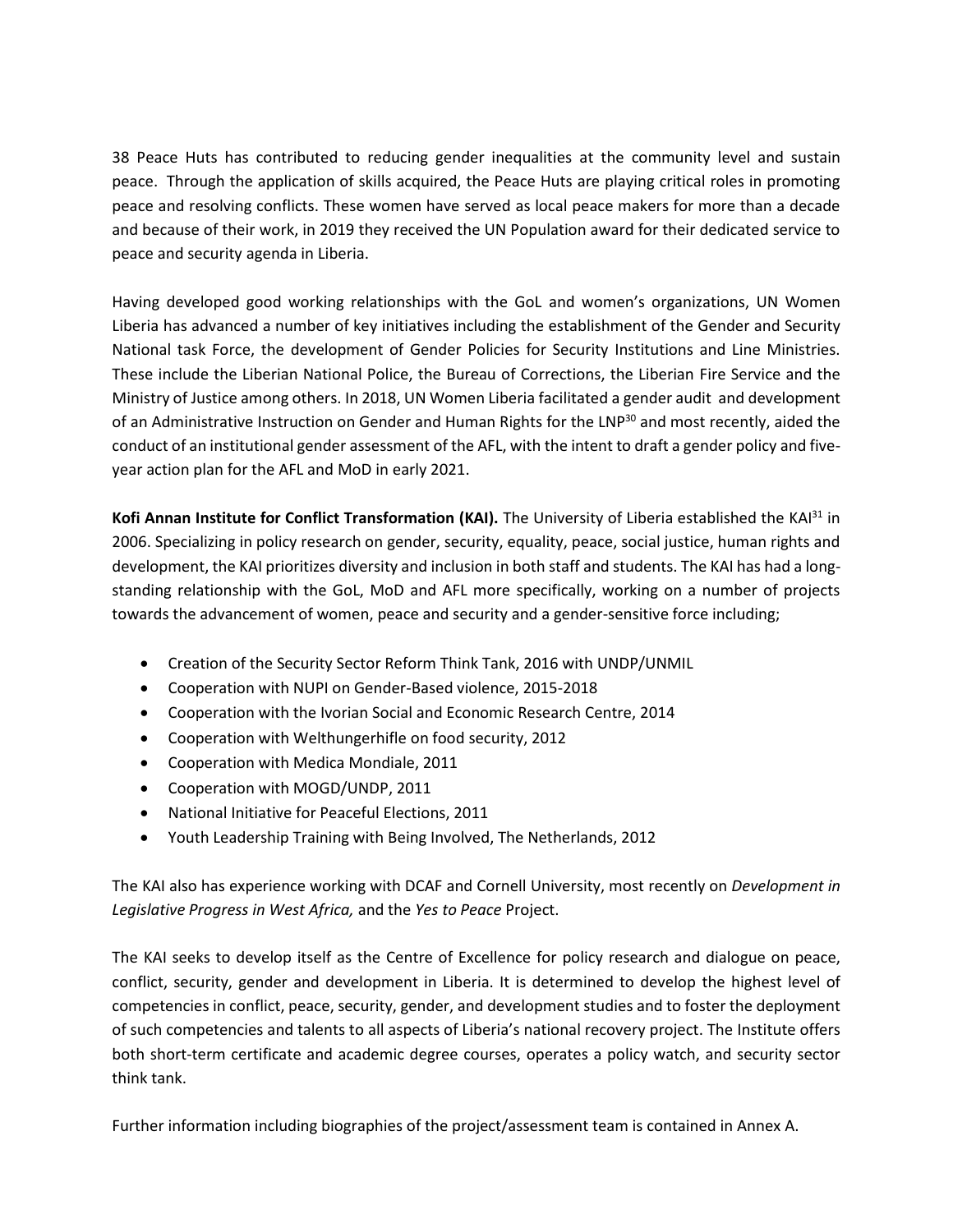## **6. Workplan, Risk Management and Assessment Plan Timeline**

A workplan, including identified major project specific risks and an explanation of how they will be managed is located at Annex B. An Assessment Plan Timeline is located at Annex C.

## **7. Detailed budget**

A detailed budget is located at Annex D (attachment).

### **8. Accounting policy and procedural requirements**

As a UN entity, UN Women Liberia have an automated accounting system that is centrally controlled by UN Women HQ. The system allows for the recording of financial transactions from other UN agencies, including allocation of expenditures in accordance with the respective components, disbursement categories and sources of funds. Controls are in place for the preparation and approval of transactions, ensuring that all transactions are correctly made and adequately explained. General ledger and subsidiary ledgers are reconciled at least monthly, and explanations are provided for significant reconciling items. The International Public Sector Accounting Standards (IPSAS) is utilized as the financial reporting, monitoring and accountability mechanisms to track the use of funds. UN Women Liberia is subject to two kinds of audits conducted by UN Women HQ annually; the Implementing Partners Audit and Country Office Audit. The selection of this audit is decided by UN Women HQ. UN Women Liberia intends to receive the full amount of funds to then distribute to the KAI as appropriate.

### **9. Compliance with Elise TOR eligibility requirements**

This detailed proposal;

- a. demonstrates clear national ownership and is signed by **Minister of Defense**.
- b. meets the requirements of the [UN Human Rights Due Diligence Policy](about:blank) HRDDP **(assessment not required due to funds being transferred and managed by a UN entity);**
- c. meets the requirements of the UNDP Harmonised [Approach to Cash Transfer Policy](about:blank) HACT (**Annex E - Attachment**); and
- d. agrees for the Elsie Initiative Fund Secretariat to use data from the assessment to compile an anonymized overview report. The EIF requires access and use of the de-identified information contained in the barrier assessment report.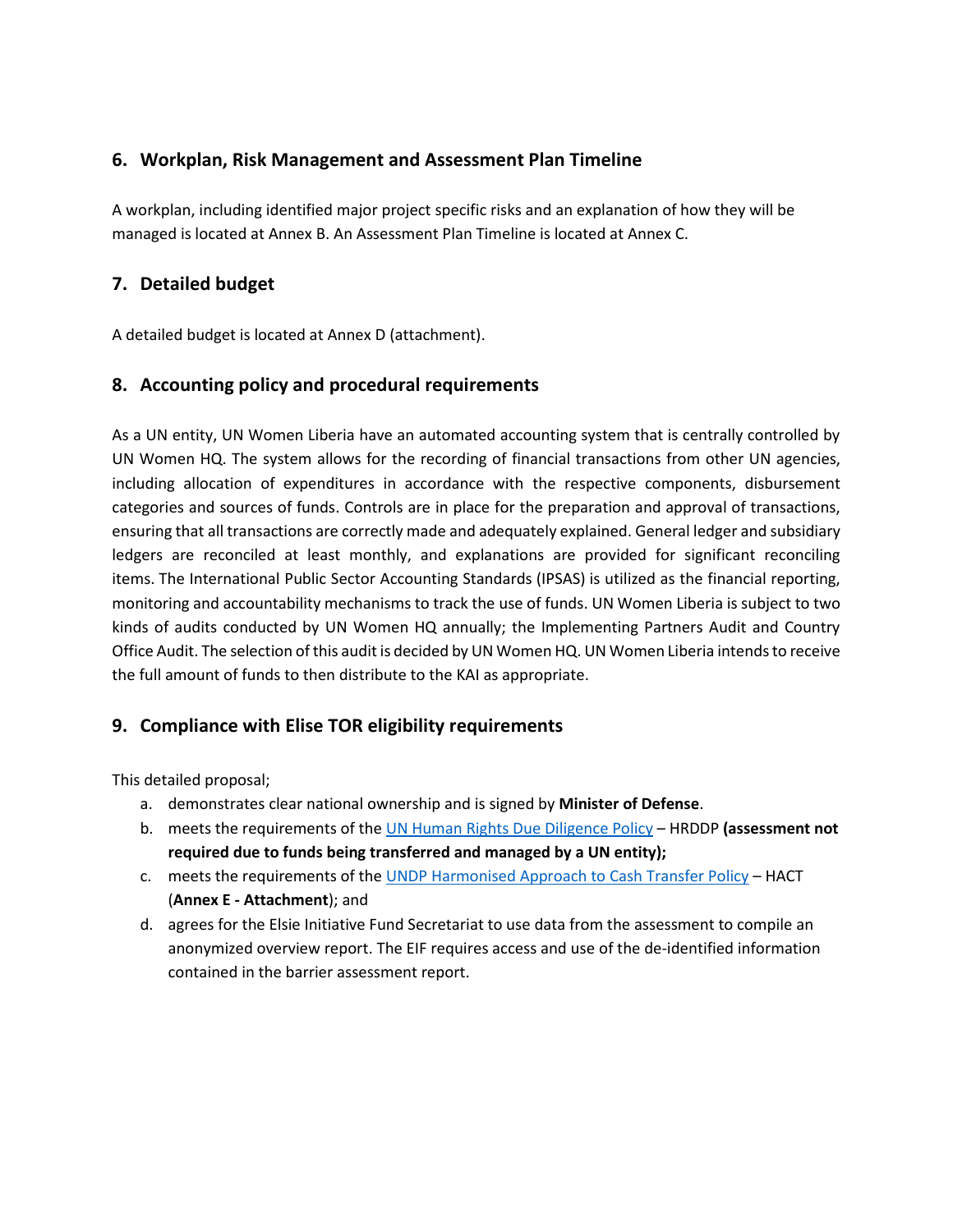| <b>Human Resource Requirements</b>                         |                                                                                                                                                                                                                                                                                                                                                                                                                                                                                                                                                                                                                                                                                                                                                          |                                                                                                                                                                                                                                                                                                                                                                                                                                                                                                                                                                                                                                                                                                                                                                                                                                                                                        |  |  |  |  |
|------------------------------------------------------------|----------------------------------------------------------------------------------------------------------------------------------------------------------------------------------------------------------------------------------------------------------------------------------------------------------------------------------------------------------------------------------------------------------------------------------------------------------------------------------------------------------------------------------------------------------------------------------------------------------------------------------------------------------------------------------------------------------------------------------------------------------|----------------------------------------------------------------------------------------------------------------------------------------------------------------------------------------------------------------------------------------------------------------------------------------------------------------------------------------------------------------------------------------------------------------------------------------------------------------------------------------------------------------------------------------------------------------------------------------------------------------------------------------------------------------------------------------------------------------------------------------------------------------------------------------------------------------------------------------------------------------------------------------|--|--|--|--|
| <b>Role:</b>                                               | <b>Duties and skills required:</b>                                                                                                                                                                                                                                                                                                                                                                                                                                                                                                                                                                                                                                                                                                                       | <b>Profile:</b>                                                                                                                                                                                                                                                                                                                                                                                                                                                                                                                                                                                                                                                                                                                                                                                                                                                                        |  |  |  |  |
| International<br><b>Programme Specialist</b><br>(UN Women) | <b>Duties:</b><br>- Oversee all aspects of the UN Women Project<br>Management Team (PMT)                                                                                                                                                                                                                                                                                                                                                                                                                                                                                                                                                                                                                                                                 | Cristina Fernandez Escorza is a women, peace, security and humanitarian<br>action programme Specialist with 15 years of experience in development<br>work with focus on gender equality and women's empowerment. She has<br>more than 10 years of experience in programme management and has<br>worked with multilateral organizations like UNDP and UN Women in<br>developing and post-conflict countries such as Nicaragua, Uganda, Timor-<br>Leste and Liberia. Cristina has previous experience working with security<br>institutions in peacebuilding context, in the rule of law and<br>mainstreaming gender in security reforms. For the last two and a half<br>years she has supported security institutions and Line ministries in Liberia<br>to conduct gender audits and develop and implement gender policies as a<br>way of promoting institutional gender mainstreaming. |  |  |  |  |
| <b>National Project Officer</b><br>(UN Women)              | <b>Duties:</b><br>- Commence prior/hands on for project duration<br>- Coordinator/point of contact for AFL, MoD, KAI and<br><b>Cornell University</b><br>- Provide administrative and logistical support<br>- Support KAI to write narrative and financial reports<br>- Ensure appropriate project management measures<br>are put in place and the milestones and targets are<br>achieved in a quality and timely manner<br>- Review quarterly project reports of implementing<br>partners<br>- Support technical specialist and lead researcher in<br>implementing survey and conducting interviews<br>- Manage budget<br>- Mange reporting to donors<br>- Main point of contact to stakeholders<br>- Manage communication strategy to key stakeholders | Kofi Albert Ireland holds a master's degree in International Relations and<br>a bachelor's degree in Sociology and Public Administration from the<br>University of Liberia. He has over 18 years of experience working in the<br>UN system in the areas of Civil Affairs and Gender Affairs with the UN<br>Mission in Liberia and currently as a Rule of Law Programme Officer with<br>UN Women. In his current role, he works with security institutions in<br>developing gender policies and conducting gender assessments and<br>provides support to women institutions in the areas of capacity building.<br>In his previous roles, he supported the restoration of state authority,<br>peace consolidation and peace building. He has also worked in the field of<br>child protection and supported the reintegration of over 45,000 ex-child<br>soldiers into families.          |  |  |  |  |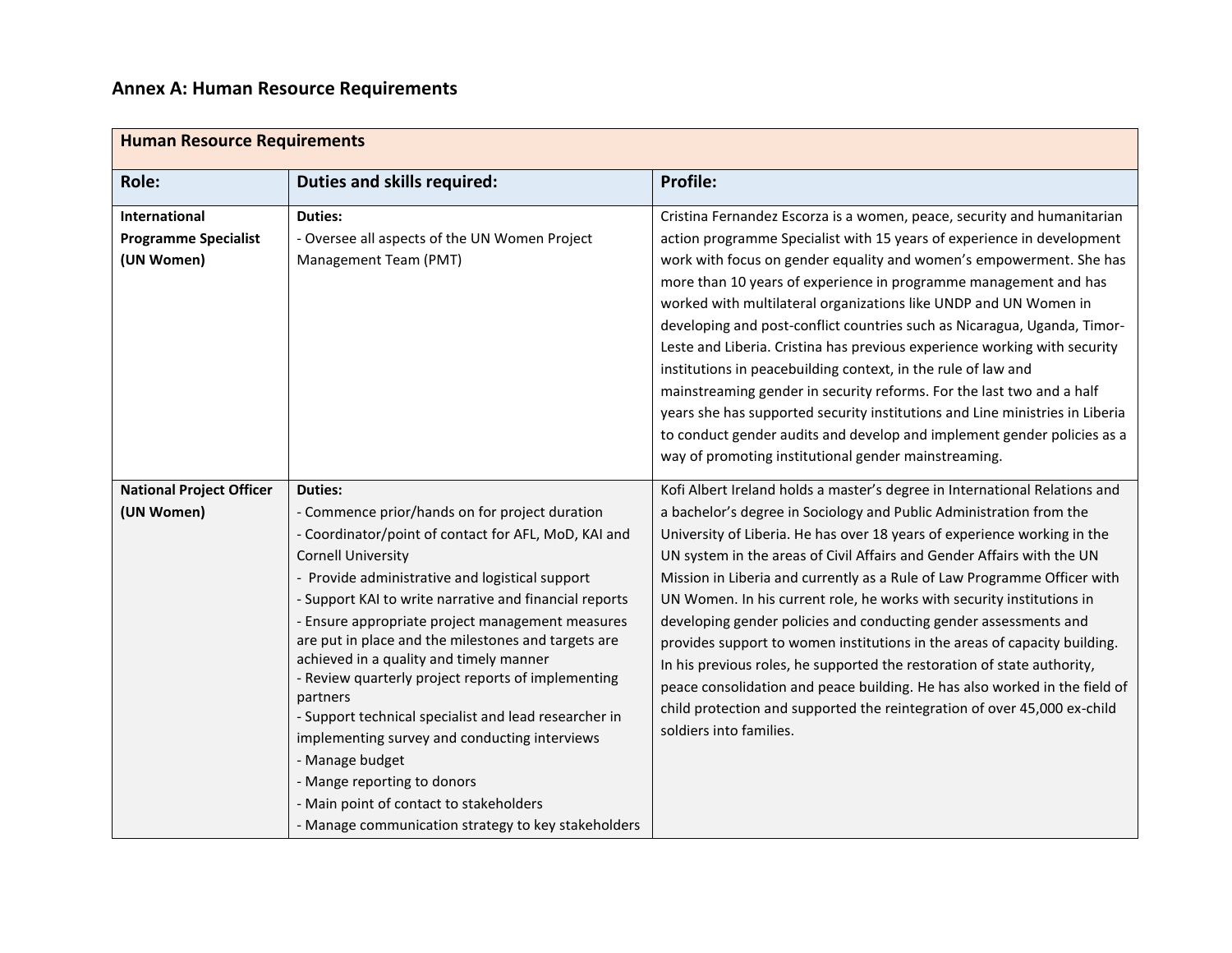|                             | - Secure access and permission to implement             |                                                                             |
|-----------------------------|---------------------------------------------------------|-----------------------------------------------------------------------------|
|                             | assessment and specifically all three data collection   |                                                                             |
|                             | tools                                                   |                                                                             |
|                             |                                                         |                                                                             |
|                             | <b>Skills required:</b>                                 |                                                                             |
|                             | - Project management                                    |                                                                             |
|                             | - Knowledge of AFL/Liberian context                     |                                                                             |
|                             | - Gender perspective/WPS advocate/SME                   |                                                                             |
|                             | - Transformational change management experience         |                                                                             |
|                             | - Facilitation and communication skills                 |                                                                             |
|                             |                                                         |                                                                             |
| <b>Technical Specialist</b> | <b>Duties:</b>                                          | Sarah Brown is a human rights and gender practitioner with expertise in     |
| (UN Women)                  | - Build the capacity of the KAI on data collection,     | civil military engagement, humanitarian responses and protection. Sarah     |
|                             | workshop facilitation, conducting barrier assessments   | has served over eight years in the Australian Defence Force, initially as a |
|                             | - Ensure the overall technical quality of the barrier   | Logistics Officer and now as a Gender Advisor under Australia's             |
|                             | assessment                                              | commitment to United Nations Security Council Resolution (UNSCR) 1325       |
|                             | - Implement survey country wide, IAW sampling           | Women Peace and Security (WPS). Sarah has experience working with           |
|                             | strategy and in partnership with the KAI                | people seeking asylum, refugees, victims of human trafficking, child        |
|                             | - Work in partnership with the KAI to conduct           | marriage and in immigration detention monitoring, and between 2017          |
|                             | interviews                                              | and 2018 Sarah was a member of the Australian Red Cross International       |
|                             | - Quality control of survey while being implemented     | Humanitarian Law Committee. In 2018, Sarah worked at the United             |
|                             | - Ensure compliance with methodology                    | Nations (UN) Women headquarters in the Ending Violence Against              |
|                             | - Guide AFL/MoD through the complete process            | Women section to assist with the drafting of the UN Secretary General's     |
|                             | - Develop assessment plan along with the KAI-           | report on Violence Against Women, Female Genital Mutilation and             |
|                             | Coordinate with the gender unit and senior              | Trafficking. Sarah has also worked for the UN/European Union (EU)           |
|                             | management at the MoD to ensure the roll out of the     | Spotlight Initiative, aimed at eliminating all forms of violence against    |
|                             | assessment                                              | women and girls. Between 2018 and 2020, Sarah worked for the Jesuit         |
|                             | - Ensure data quality control                           | Refugee Service on a project supporting asylum seeking and refugee          |
|                             | - Facilitate workshops jointly with the KAI             | women in Australia who have experienced sexual or gender based              |
|                             | - Strengthen capacity of enumerators on working with    | violence (SGBV). In 2019, Sarah was selected by Monash University to        |
|                             | military personnel and understanding the AFL culture    | conduct the prestigious Youth Fellowship in Gender, Peace and Security,     |
|                             | - Assist with training enumerators on interview skills, | and has since been employed by the University as a Research Officer,        |
|                             | including empathy, emotional intelligence and how to    | looking into Gender Advisors in the Australian Defence Force. Sarah now     |
|                             | respond to disclosures of SGBV                          | works as an international consultant to UN Women Liberia, providing         |
|                             |                                                         | technical support in the mainstreaming of Gender into the Ministry of       |
|                             | <b>Skills required:</b>                                 | National Defense (MoD) and the Armed Forces of Liberia (AFL). Sarah         |
|                             |                                                         | completed undergraduate studies in politics and international relations     |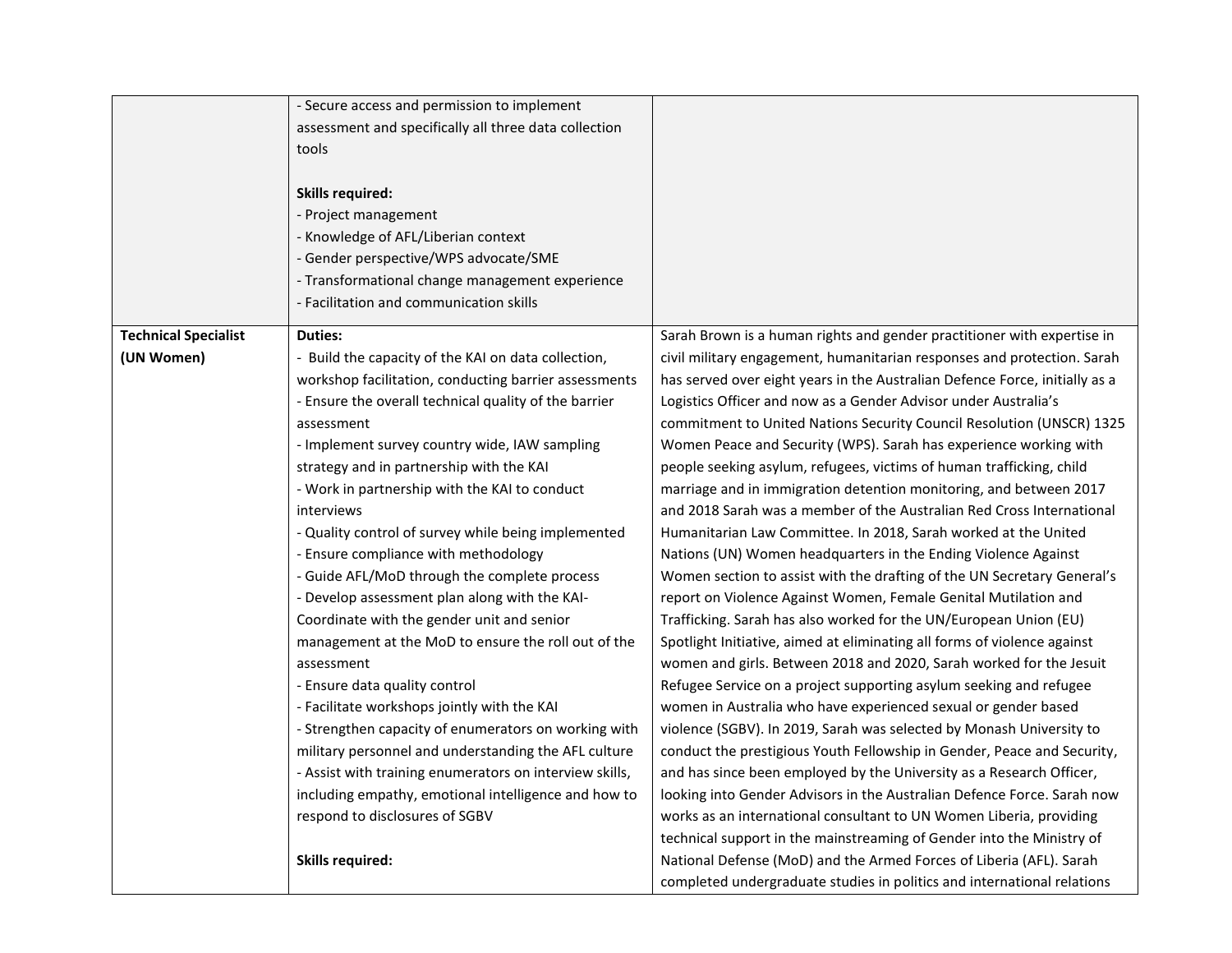| - Experience working in peace and security in a         | and holds a Diploma of Project Management and Master of Human                                                                                                                                                                                                                                                                                                                                                                                                                                                                                                                                                                                                                                                                                                                                                                                      |
|---------------------------------------------------------|----------------------------------------------------------------------------------------------------------------------------------------------------------------------------------------------------------------------------------------------------------------------------------------------------------------------------------------------------------------------------------------------------------------------------------------------------------------------------------------------------------------------------------------------------------------------------------------------------------------------------------------------------------------------------------------------------------------------------------------------------------------------------------------------------------------------------------------------------|
| military context                                        | Rights.                                                                                                                                                                                                                                                                                                                                                                                                                                                                                                                                                                                                                                                                                                                                                                                                                                            |
| - Knowledge of AFL/Liberian context                     |                                                                                                                                                                                                                                                                                                                                                                                                                                                                                                                                                                                                                                                                                                                                                                                                                                                    |
|                                                         |                                                                                                                                                                                                                                                                                                                                                                                                                                                                                                                                                                                                                                                                                                                                                                                                                                                    |
|                                                         |                                                                                                                                                                                                                                                                                                                                                                                                                                                                                                                                                                                                                                                                                                                                                                                                                                                    |
| levels                                                  |                                                                                                                                                                                                                                                                                                                                                                                                                                                                                                                                                                                                                                                                                                                                                                                                                                                    |
|                                                         |                                                                                                                                                                                                                                                                                                                                                                                                                                                                                                                                                                                                                                                                                                                                                                                                                                                    |
|                                                         |                                                                                                                                                                                                                                                                                                                                                                                                                                                                                                                                                                                                                                                                                                                                                                                                                                                    |
|                                                         |                                                                                                                                                                                                                                                                                                                                                                                                                                                                                                                                                                                                                                                                                                                                                                                                                                                    |
|                                                         |                                                                                                                                                                                                                                                                                                                                                                                                                                                                                                                                                                                                                                                                                                                                                                                                                                                    |
| <b>Duties:</b>                                          | T. Debey Sayndee is the Professor and Director of the Kofi Annan Institute                                                                                                                                                                                                                                                                                                                                                                                                                                                                                                                                                                                                                                                                                                                                                                         |
| - Work closely with Project Manager and the Technical   | for Conflict Transformation (KAICT) at the University of Liberia. Debey is a                                                                                                                                                                                                                                                                                                                                                                                                                                                                                                                                                                                                                                                                                                                                                                       |
| Specialist                                              | highly motivated Researcher, Community Development Practitioner,                                                                                                                                                                                                                                                                                                                                                                                                                                                                                                                                                                                                                                                                                                                                                                                   |
| - Oversees contextualization of the MOWIP               | Conflict Analyst with extensive skills in Monitoring and Evaluation. He is                                                                                                                                                                                                                                                                                                                                                                                                                                                                                                                                                                                                                                                                                                                                                                         |
| methodology and implementation of the data              | team builder and works for the personal growth of institutions and                                                                                                                                                                                                                                                                                                                                                                                                                                                                                                                                                                                                                                                                                                                                                                                 |
| collection tools                                        | individuals. He has worked for many years on the complex nexuses of the                                                                                                                                                                                                                                                                                                                                                                                                                                                                                                                                                                                                                                                                                                                                                                            |
| - Conduct key decision maker interviews                 | conflicts in West Africa, particularly Liberia and Sierra Leone. He served as                                                                                                                                                                                                                                                                                                                                                                                                                                                                                                                                                                                                                                                                                                                                                                      |
| - Primarily responsible for filling in the fact-finding | consultant for the UN, University of Wyoming, and Women's Campaign                                                                                                                                                                                                                                                                                                                                                                                                                                                                                                                                                                                                                                                                                                                                                                                 |
| form                                                    | International, on peace, security and development issues. Debey                                                                                                                                                                                                                                                                                                                                                                                                                                                                                                                                                                                                                                                                                                                                                                                    |
|                                                         | established links with King's College London and University of Bradford                                                                                                                                                                                                                                                                                                                                                                                                                                                                                                                                                                                                                                                                                                                                                                            |
| - Lead Assessment Team                                  | with a project: Re- inventing Higher Education in Post-war Liberia for                                                                                                                                                                                                                                                                                                                                                                                                                                                                                                                                                                                                                                                                                                                                                                             |
|                                                         | Conflict Transformation and Peace-building. He did his undergraduate at                                                                                                                                                                                                                                                                                                                                                                                                                                                                                                                                                                                                                                                                                                                                                                            |
|                                                         | the University of Liberia, and post graduate at the University of Wales,                                                                                                                                                                                                                                                                                                                                                                                                                                                                                                                                                                                                                                                                                                                                                                           |
|                                                         | UK. He studied at Uppsala University, Sweden; Jos, Nigeria; and Cornhill,                                                                                                                                                                                                                                                                                                                                                                                                                                                                                                                                                                                                                                                                                                                                                                          |
|                                                         | London, in conflict research, development, and leadership development                                                                                                                                                                                                                                                                                                                                                                                                                                                                                                                                                                                                                                                                                                                                                                              |
|                                                         | respectively. In recent years, he has done impact assessment                                                                                                                                                                                                                                                                                                                                                                                                                                                                                                                                                                                                                                                                                                                                                                                       |
|                                                         | and monitoring and evaluation of projects relating to:                                                                                                                                                                                                                                                                                                                                                                                                                                                                                                                                                                                                                                                                                                                                                                                             |
|                                                         | - Being Involved/Youth Leadership Training Program - impact                                                                                                                                                                                                                                                                                                                                                                                                                                                                                                                                                                                                                                                                                                                                                                                        |
|                                                         | assessment of training on communities and trainees for conflict                                                                                                                                                                                                                                                                                                                                                                                                                                                                                                                                                                                                                                                                                                                                                                                    |
|                                                         | prevention and personal discovery and development.                                                                                                                                                                                                                                                                                                                                                                                                                                                                                                                                                                                                                                                                                                                                                                                                 |
|                                                         | - OECD - Government of Liberia and its International Development                                                                                                                                                                                                                                                                                                                                                                                                                                                                                                                                                                                                                                                                                                                                                                                   |
|                                                         | Partners - Monitoring and evaluation of synergies and cooperation for                                                                                                                                                                                                                                                                                                                                                                                                                                                                                                                                                                                                                                                                                                                                                                              |
| Skills:                                                 | effective governance and development.                                                                                                                                                                                                                                                                                                                                                                                                                                                                                                                                                                                                                                                                                                                                                                                                              |
| - WPS SME                                               | - Civil Peace Service - impact assessment of program for compliance,                                                                                                                                                                                                                                                                                                                                                                                                                                                                                                                                                                                                                                                                                                                                                                               |
|                                                         | target population (students and communities, peace structures, human                                                                                                                                                                                                                                                                                                                                                                                                                                                                                                                                                                                                                                                                                                                                                                               |
|                                                         | resource development and quality of program delivery)                                                                                                                                                                                                                                                                                                                                                                                                                                                                                                                                                                                                                                                                                                                                                                                              |
|                                                         |                                                                                                                                                                                                                                                                                                                                                                                                                                                                                                                                                                                                                                                                                                                                                                                                                                                    |
|                                                         | - Gender perspective/WPS advocate/SME<br>- Trusted by senior personnel and commanders at all<br>- Facilitation skills<br>- Skills in research, particularly conducting surveys and<br>interviews, and implementing research methodologies<br>- Oversee/manage implementation of the survey<br>- Undertake all duties of assessment team<br>- Support the National Project Officer to secure access<br>and permission to implement assessment and<br>specifically all three data collection tools<br>- Write narrative reports to UN Women Liberia<br>- Develop financial reports to UN Women Liberia<br>- Employ enumerators<br>- Assist in training enumerators<br>- Facilitate workshops jointly with the Technical<br>Specialist<br>- Qualitative and quantitative research skills<br>- Report writing expertise<br>- Project Management skills |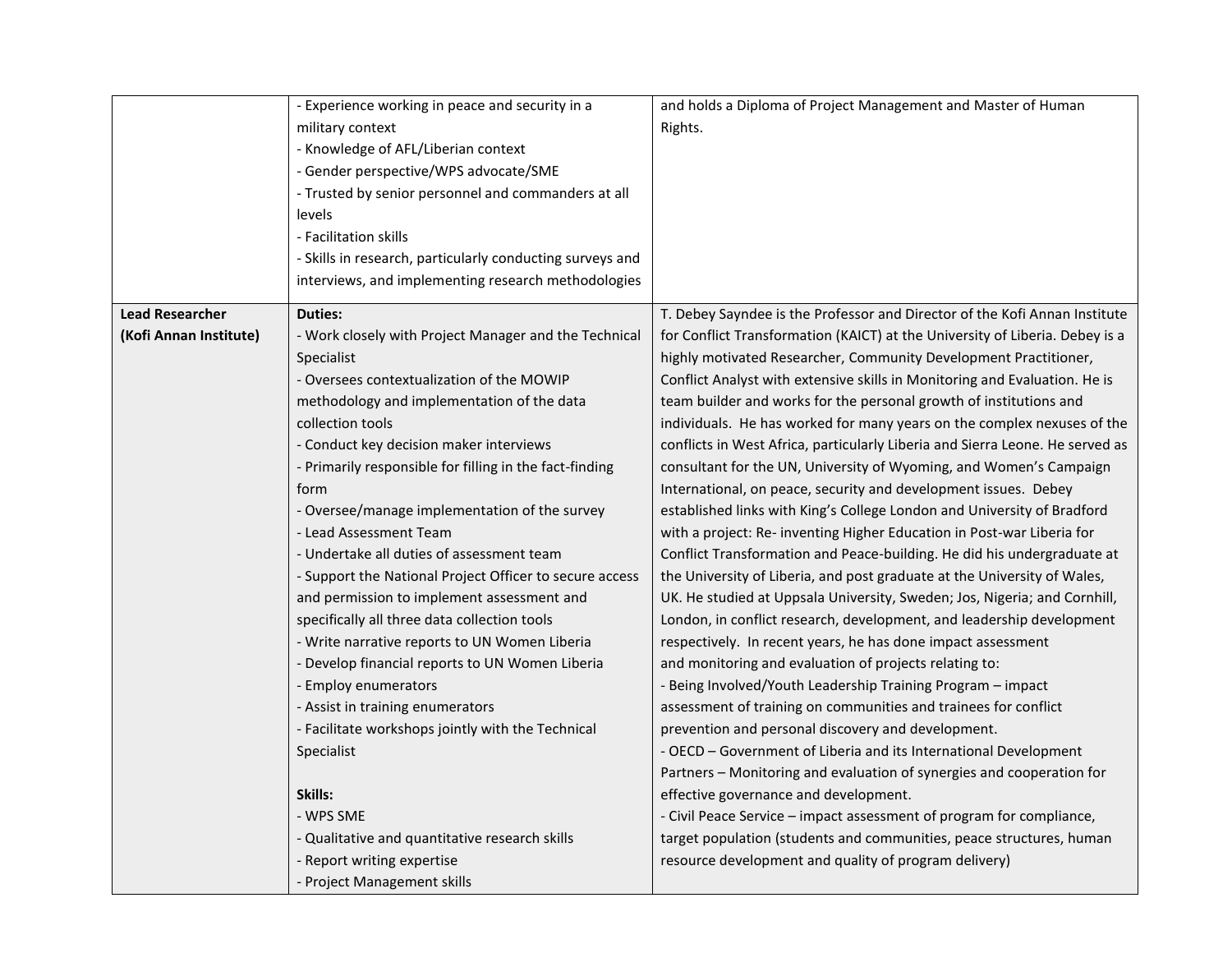|                        | - Facilitation skills                                  | - UN Women: Women Peace and Security training - impact assessment of       |
|------------------------|--------------------------------------------------------|----------------------------------------------------------------------------|
|                        | - Trusted by senior personnel and commanders at all    | training for building capacities of Liberian female in the Security Sector |
|                        | levels                                                 | for performance and promotion                                              |
|                        | - Experience conducting research/using research        | - NUPI: Gender based Violence and Access to Justice - monitoring and       |
|                        | methodology                                            | evaluating the re-traditionalization of the Liberian dual legal system.    |
|                        |                                                        | - Security Sector Reform Think Tank/UNDP - monitoring and                  |
|                        |                                                        | evaluation: communities' participation in Rule-of-Law and gender           |
|                        |                                                        | mainstreaming of the Security Sector.                                      |
|                        |                                                        | He has worked in civil society for many years and is a strong advocate on  |
|                        |                                                        | Women's rights issues, and the quest for a Peace-able world. He is a       |
|                        |                                                        | Public Speaker, Facilitator, Trainer, Radio Broadcaster, and Mediator. He  |
|                        |                                                        | has contributed several publications, and edited a book: A History of      |
|                        |                                                        | Liberia's Future, and co-published: African Truth Commissions and Social   |
|                        |                                                        | Mobilization and the Ebola Virus Disease in Liberia. He completed tenure   |
|                        |                                                        | as Visiting Scholar, University of Michigan African Presidential Scholars  |
|                        |                                                        | Program (2010/2011) researching Social Cohesion After Violent Conflicts-   |
|                        |                                                        | Liberia: Lessons from Rwanda, South Africa, and Ghana.                     |
| <b>Assessment Team</b> | <b>Duties:</b>                                         | 1. Julius J. Togba (male)                                                  |
| (Kofi Annan Institute) | - Understand subtleties of gender related research     |                                                                            |
|                        | design                                                 | 2. Josephine W. Capehart (female)                                          |
|                        | - Interpret findings from a gender perspective         |                                                                            |
|                        | - Survey design, implementation (programing survey     |                                                                            |
|                        | into tablets, using software) and analysis             |                                                                            |
|                        | - Ability to draw a sample frame and determine the     |                                                                            |
|                        | correct number of surveys to implement                 |                                                                            |
|                        | - Conduct, transcribe and analyze interviews           |                                                                            |
|                        | - Data analysis using statistical software             |                                                                            |
|                        | - Localization of the survey                           |                                                                            |
|                        | - Translate the findings into a policy-relevant report |                                                                            |
|                        | that is understandable and useful to the AFL           |                                                                            |
|                        | - Present assessment results                           |                                                                            |
|                        | - Facilitate discussions to validate and contextualize |                                                                            |
|                        | findings                                               |                                                                            |
|                        | - Facilitate development of recommendations in         |                                                                            |
|                        | collaboration with security institution                |                                                                            |
|                        |                                                        |                                                                            |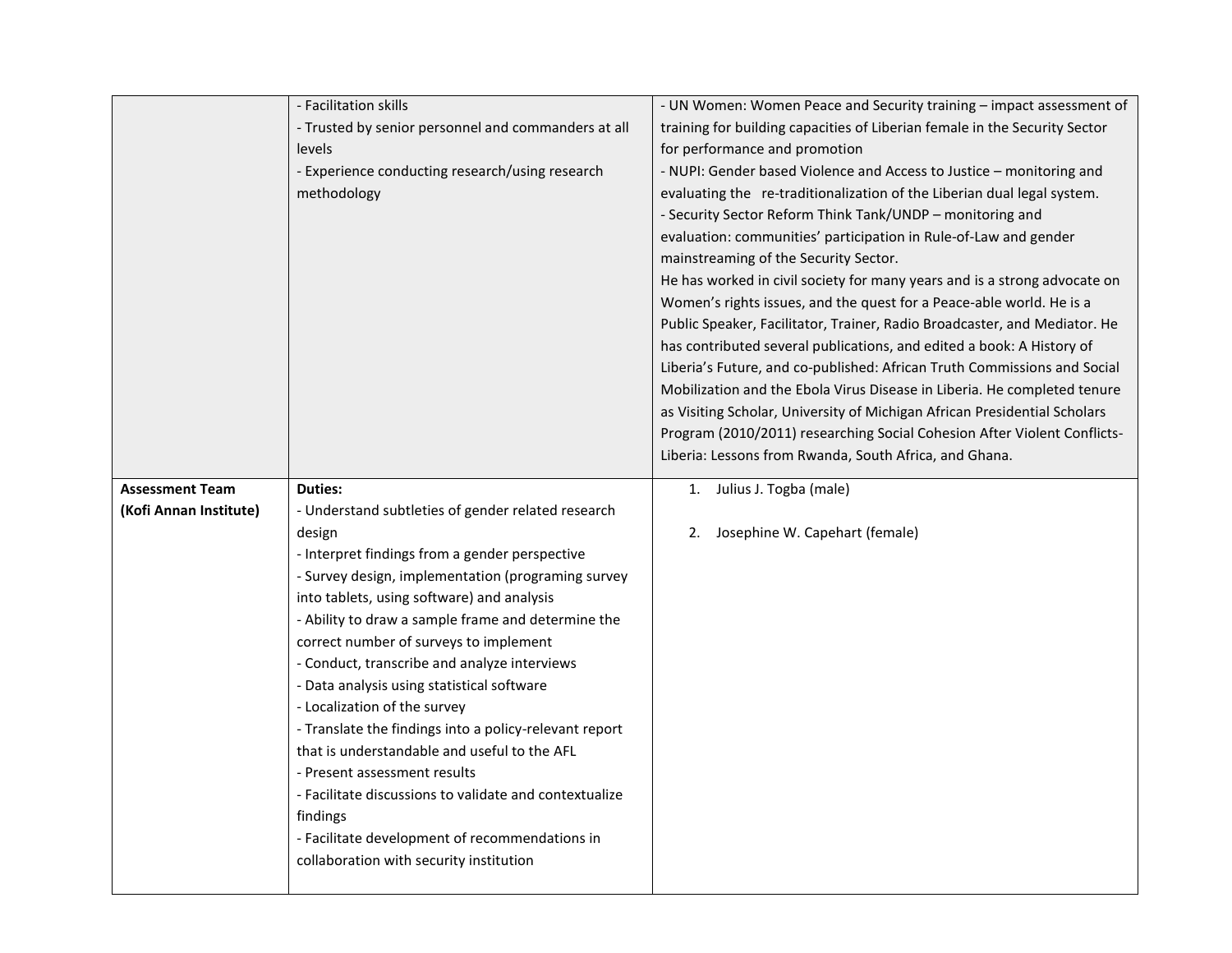|                                                            | Skills:<br>- Strong understanding of local/national context<br>- WPS SME<br>- Qualitative and quantitative research skills<br>- Report writing expertise<br>- Project Management skills<br>- Facilitation skills<br>- Trusted by senior personnel and commanders at all<br>levels<br>- Command of Liberian Kreyol / Kolokwa to assist with<br>translation of questions written in American English                                                                                                                                                                       |                                                                                                                                                                                                                                |
|------------------------------------------------------------|--------------------------------------------------------------------------------------------------------------------------------------------------------------------------------------------------------------------------------------------------------------------------------------------------------------------------------------------------------------------------------------------------------------------------------------------------------------------------------------------------------------------------------------------------------------------------|--------------------------------------------------------------------------------------------------------------------------------------------------------------------------------------------------------------------------------|
| <b>Enumerators</b><br>(Kofi Annan Institute)               | <b>Duties:</b><br>- Interview a minimum of 190 female and 190 male<br>AFL personnel<br>- Collect data from interview on a tablet<br>- Understand nuance of how to ask survey questions<br>Skills:<br>- Understand AFL culture and basic research ethics<br>- Command of Liberian Kreyol / Kolokwa to assist with<br>translation of questions written in American English<br>- Ability to convey survey and interview questions<br>- Understand methodology<br>- Communication skills<br>- Interviewing skills<br>- Empathy/emotional intelligence<br>- Survey experience | Felesu Swaray (male)<br>1.<br>2. Arthur K. Johnson (male)<br>3. Julia O. Nagbe (female)<br>Lusu K. Bernard (female)<br>4.<br>Kebeh Y. Toe (female)<br>5.<br>Comfort M. Gray (female)<br>6.                                     |
| <b>MOWIP Working Group</b><br>(AFL/MoD<br>representatives) | <b>Duties:</b><br>- Represent different departments and levels of<br>decision making within the AFL<br>- Support the assessment process at the strategic,<br>operational and tactical levels                                                                                                                                                                                                                                                                                                                                                                             | MoD/AFL Gender Project Team:<br>Edwina Carr - Director Operations/Gender Coordinator for MoD<br>1.<br>2. Jackson Gbanmie - Deputy Gender Coordinator for MoD<br>Master Sargent Joyce Akoi - Administrative Clerk for AFL<br>3. |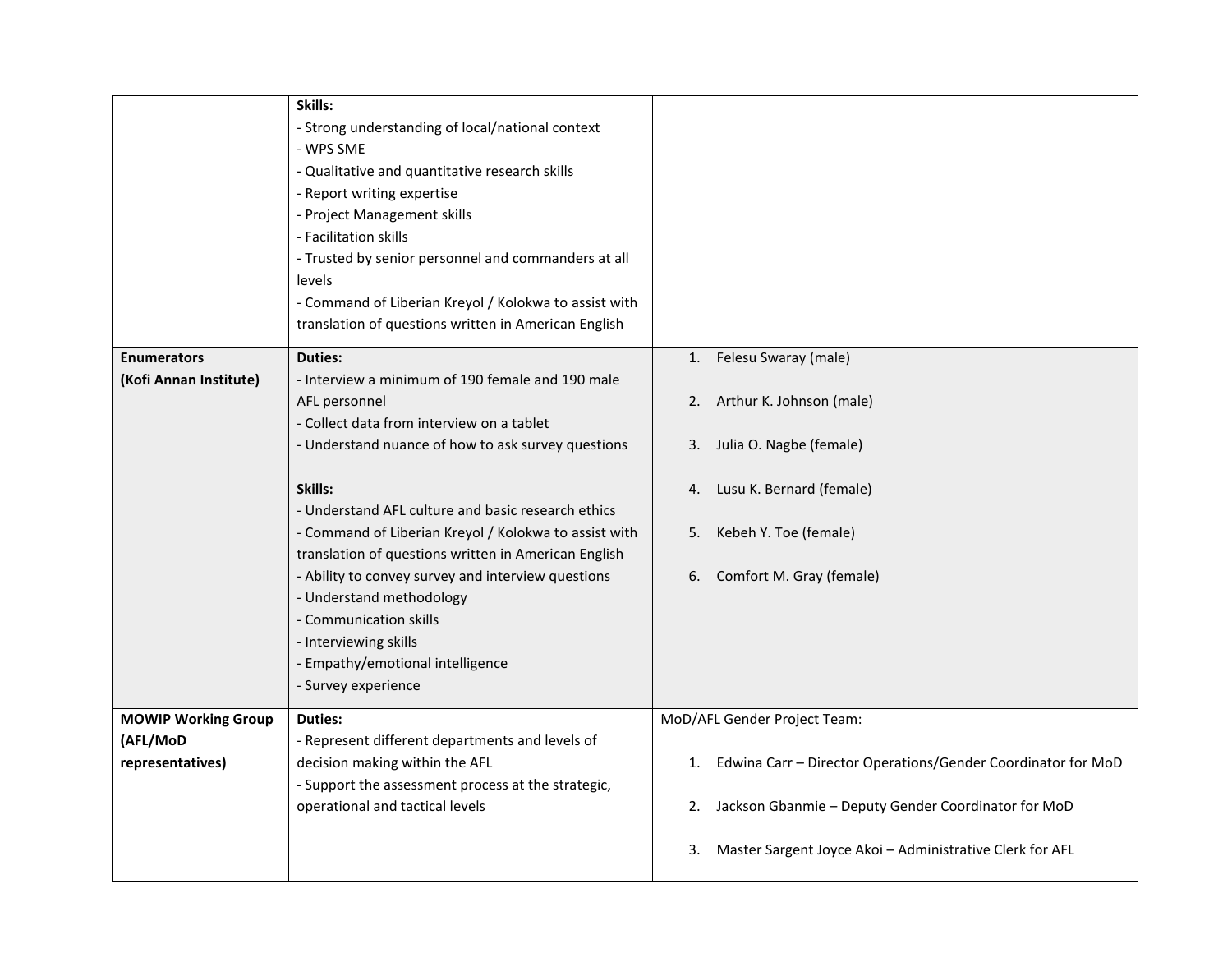| Note: the working group members are not managed    | 4. | Edwin Smith - Senior Administrative Officer/Manpower Plans for |
|----------------------------------------------------|----|----------------------------------------------------------------|
| by the Project Manager and salaries not covered by |    | AFL                                                            |
| the project                                        |    |                                                                |
|                                                    | 5. | Rosemary Flomo - Nurse (screener) for AFL                      |
|                                                    |    |                                                                |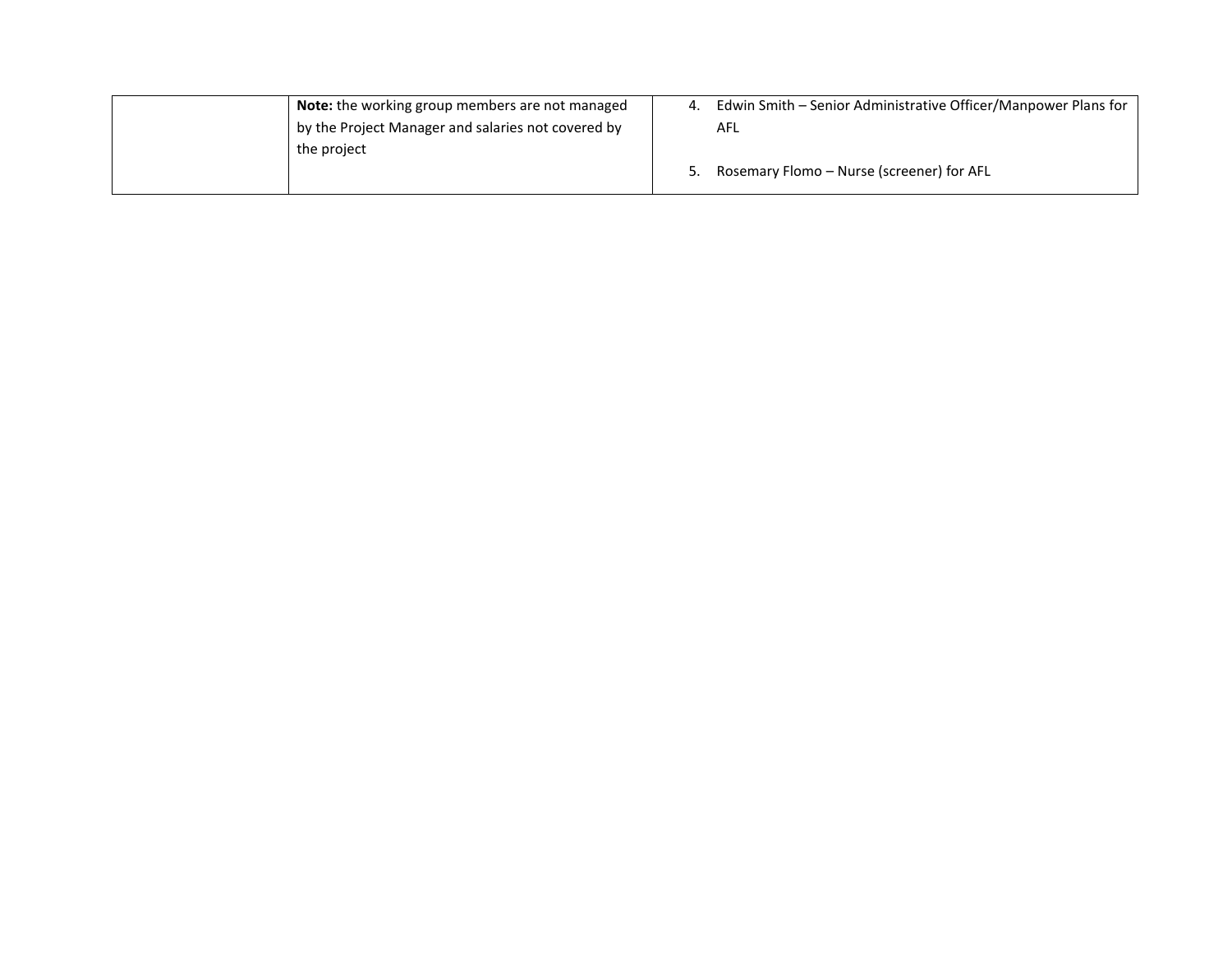# **Annex B: Workplan and Risk Management**

| Workplan and Risk Management - Barrier Assessment - Elsie Initiative Fund |                                                                                                                                     |                                                                                                                                                                                                                      |                                                                                                                                                                         |                                                             |                                                                                                                 |                                                                                                                                                                                                                             |                                                                                                                                                                                                          |  |  |
|---------------------------------------------------------------------------|-------------------------------------------------------------------------------------------------------------------------------------|----------------------------------------------------------------------------------------------------------------------------------------------------------------------------------------------------------------------|-------------------------------------------------------------------------------------------------------------------------------------------------------------------------|-------------------------------------------------------------|-----------------------------------------------------------------------------------------------------------------|-----------------------------------------------------------------------------------------------------------------------------------------------------------------------------------------------------------------------------|----------------------------------------------------------------------------------------------------------------------------------------------------------------------------------------------------------|--|--|
| <b>Outcome</b>                                                            | Output                                                                                                                              | <b>Activity</b>                                                                                                                                                                                                      | <b>Timeframe</b>                                                                                                                                                        | Responsible<br>party                                        | <b>Indicators and</b><br>means for<br>verification (MoV)                                                        | <b>Risks and responses</b>                                                                                                                                                                                                  | <b>Remarks</b>                                                                                                                                                                                           |  |  |
| 1. Preparation                                                            | Produce a detailed<br>plan agreed upon<br>by MoD/AFL, UN<br>Women, Kofi<br>Annan Institute,<br>EIF, DCAF and<br>Cornell University. | 1.1 Secure<br>permissions.<br><b>COMPLETED.</b><br>1.2 Seek and gain<br>access to AFL<br>(including ethical<br>clearance if<br>required).<br><b>PARTIALLY</b><br><b>COMPLETED.</b><br>1.3 Planning.<br>1.4 Brief all | 1-3 months.<br>4-6 weeks.<br>1-week                                                                                                                                     | Project<br>Manager (UN<br>Women).<br>Project<br>Manager (UN | An approved plan<br>with localized<br>survey questions<br>that has been<br>socialized with all<br>stakeholders. | Risk: Lack of<br>political will. Barrier<br>Assessment outcomes<br>not supported by<br>MoD/AFL.<br>Response:<br>Planned meetings with<br>senior leadership on a<br>monthly basis. Weekly<br>reports to key<br>stakeholders. | Activity 1.1 has<br>been completed.<br>CoS AFL was<br>briefed and<br>subsequently<br>drafted and signed<br>letter of support<br>included as cover<br>letter in proposal.<br>Activity 1.2 is<br>partially |  |  |
|                                                                           |                                                                                                                                     | stakeholders.                                                                                                                                                                                                        | localization<br>workshop<br>(assessment<br>team,<br>enumerators<br>, AFL to<br>localize the<br>survey).                                                                 | Women),<br>Assessment<br>Team (KAICT).                      |                                                                                                                 | Risk: Low participation<br>of stakeholders.<br>Setbacks in localization<br>process.<br><b>Response:</b><br>Statement of                                                                                                     | completed; CoS<br>has approved<br>access to AFL as<br>above. Once<br>proposal is<br>approved ethical<br>clearance will be<br>sought (if                                                                  |  |  |
|                                                                           |                                                                                                                                     | 1.5 Train<br>enumerators.<br>1.6 Pilot survey<br>with enumerators<br>and second<br>localization<br>process, based on<br>feedback from<br>pilot.                                                                      | Enumerator<br>training and<br>survey<br>preparation<br>Enumerator<br>training (3<br>days)<br>2 days for<br>pilot.<br>1 day for<br>localization<br>post-pilot<br>survey. |                                                             |                                                                                                                 | support from<br>senior leadership;<br>contact and<br>follow-up via<br>e-mail and<br>phone.                                                                                                                                  | required).                                                                                                                                                                                               |  |  |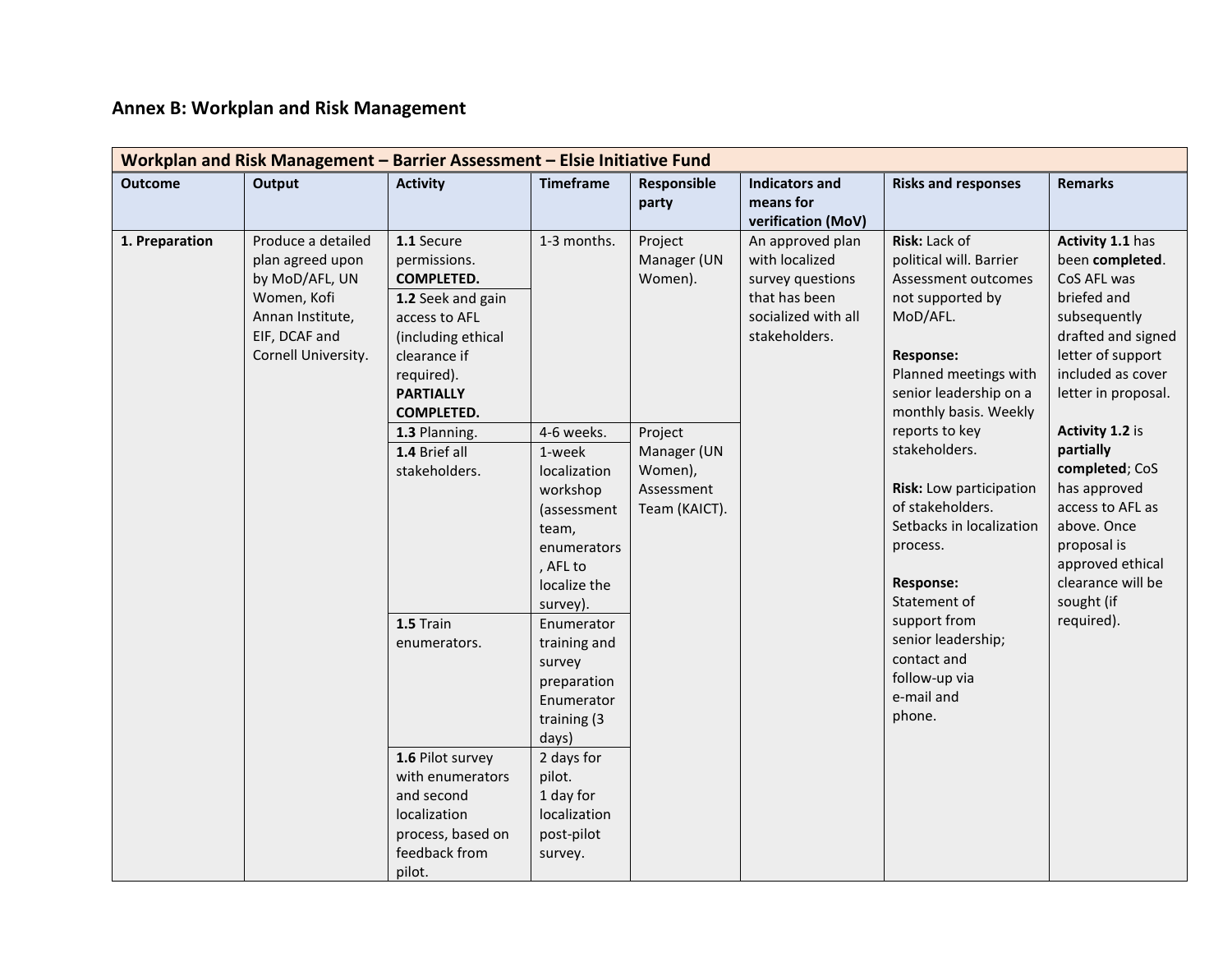|                      |                                                                                                                                | 1.7 Strategize for<br>the fact-finding<br>form.                                                                                                       |             | Project<br>Manager (UN<br>Women),<br>Assessment<br>Team (KAICT),<br>MoD/AFL WG.  |                                                                                                                                                            |                                                                                                                                                                                                                                                                                                                                            |                                                                                                                                                     |
|----------------------|--------------------------------------------------------------------------------------------------------------------------------|-------------------------------------------------------------------------------------------------------------------------------------------------------|-------------|----------------------------------------------------------------------------------|------------------------------------------------------------------------------------------------------------------------------------------------------------|--------------------------------------------------------------------------------------------------------------------------------------------------------------------------------------------------------------------------------------------------------------------------------------------------------------------------------------------|-----------------------------------------------------------------------------------------------------------------------------------------------------|
| 2.<br>Implementation | Answer a pre-<br>designed, 200-<br>question template,<br>to inform a Fact<br>Finding Form about<br>peacekeeping<br>deployment. | 2.1 Desk review of<br>current policies and<br>procedures.<br>2.2 Draft interview<br>questions.<br>2.3 Draft quota<br>sampling for<br>survey.          | 3-6 months. | Project<br>Manager (UN<br>Women),<br>Assessment<br>Team (KAICT).                 | <b>Indicator: Fact</b><br><b>Finding Form</b><br>developed in a<br>participatory<br>manner.<br>MoV: List<br>of people                                      | Risk: Gatekeepers of<br>data for fact-finding<br>form are unresponsive<br>or do not release the<br>necessary data.<br>Response: Ensure<br>support from senior                                                                                                                                                                              | Qualitative and<br>quantitative<br>data from various<br>national sources<br>will be obtained by<br>conducting various<br>interviews and<br>surveys. |
|                      |                                                                                                                                | 2.4 Conduct<br>interviews with key<br>decision-makers for<br>peacekeeping in<br>the AFL and MoD,<br>as well as and other<br>relevant<br>stakeholders. |             | Project<br>Manager (UN<br>Women),<br>Assessment<br>Team (KAICT),<br>Enumerators. | consulted and<br>documentation<br>of Fact Finding<br>Form<br>process.<br>Indicator:<br>Institutional                                                       | leadership, keep WG<br>informed of any issues<br>and ensure good<br>communication with<br>key institutional<br>stakeholders regarding<br>the MOWIP<br>assessment, what the                                                                                                                                                                 | The survey sample<br>needs to be<br>carefully designed<br>so that it is<br>representative and<br>includes personnel<br>of different ranks           |
|                      |                                                                                                                                | 2.5 Conduct quota<br>survey.                                                                                                                          |             | Project<br>Manager (UN<br>Women),<br>Assessment<br>Team (KAICT).                 | Factsheet<br>Adopted.<br>MoV:<br>Statement of<br>acknowledgement<br>by MoD/AFL.<br>Number of surveys<br>and key decision<br>maker interviews<br>conducted. | work entails and the<br>fact that it has top-<br>level approval.<br>Risk: Low return<br>rate of surveys, low<br>participation in<br>interviews.<br><b>Response:</b><br>Statement of<br>support from<br>senior leadership;<br>contact and<br>follow-up via<br>e-mail and<br>phone. Draw support<br>from stakeholders<br>within the MoD/AFL. | with and without<br>deployment<br>experience, and an<br>equal mix of men<br>and women.                                                              |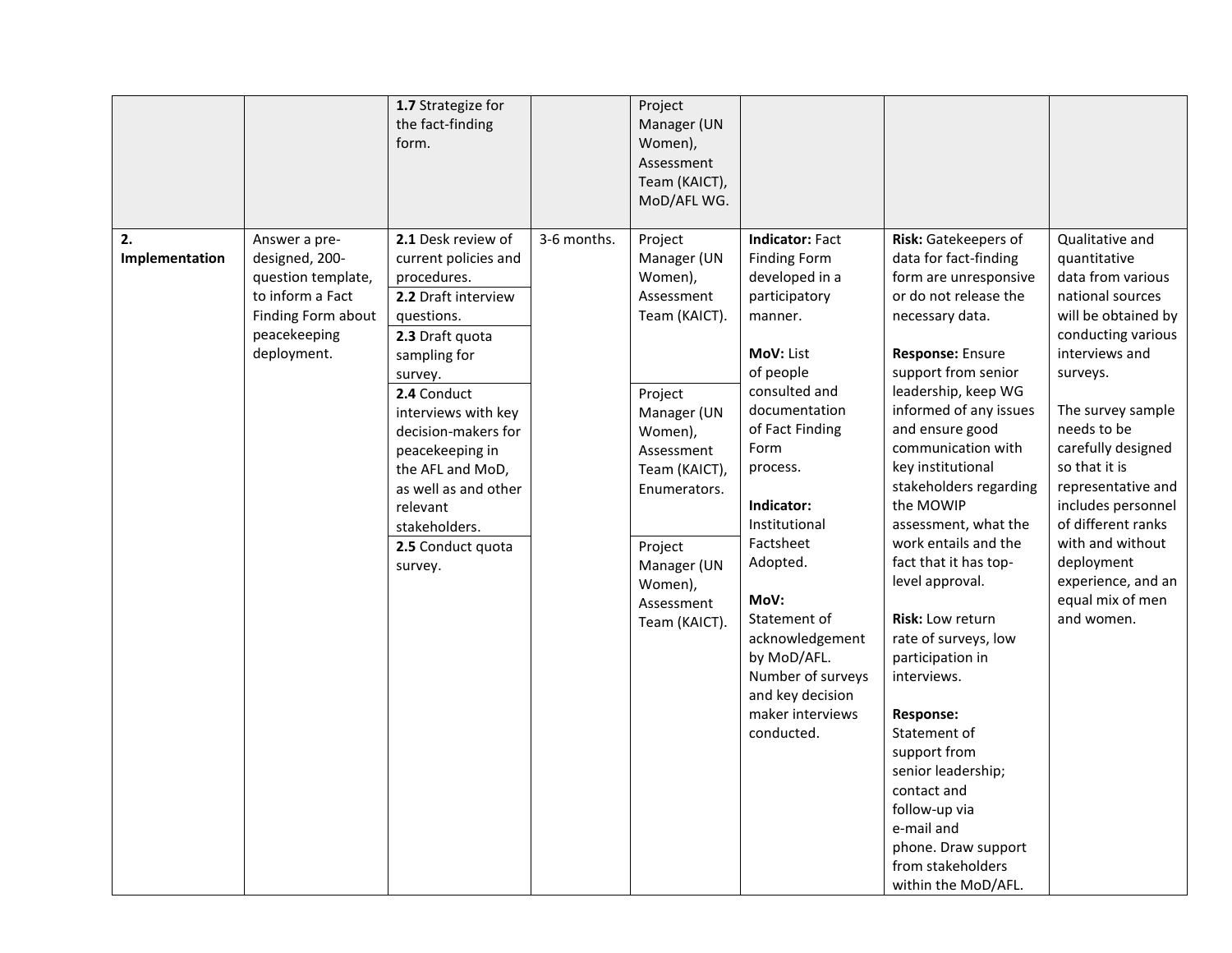|               |                                                                                                                          |                                                            |                                                                                 |                                                                                            |                           | Ensure easy access<br>provided i.e. mobile<br>internet data provided<br>to participants, travel<br>facilitated if required.<br>Risk: Delays due to<br>COVID-19 travel<br>restrictions,<br>lockdowns, etc.<br>Response: Assistance<br>with tasks sought from<br>UN Women Liberia and<br>other stakeholders in<br>location. Extensions<br>granted where<br>required.<br>Interviews/surveys/foc<br>us groups moved to<br>online format (i.e.<br>Zoom). |                    |
|---------------|--------------------------------------------------------------------------------------------------------------------------|------------------------------------------------------------|---------------------------------------------------------------------------------|--------------------------------------------------------------------------------------------|---------------------------|-----------------------------------------------------------------------------------------------------------------------------------------------------------------------------------------------------------------------------------------------------------------------------------------------------------------------------------------------------------------------------------------------------------------------------------------------------|--------------------|
| 3. Data       | In conjunction with<br>Cornell University,<br>data will be<br>processed,<br>analyzed, stored<br>and a report<br>drafted. | 3.1 Data processed<br>and analyzed.<br>3.2 Report drafted. | 2-3 days<br>training on<br>data<br>analysis.<br>4-12 weeks<br>to clean<br>data. | Project<br>Manager (UN<br>Women),<br>Assessment<br>Team (KAICT),<br>Cornell<br>University. |                           | <b>Risk:</b> Concerns from<br>MoD/AFL leadership<br>on confidentiality of<br>data.<br><b>Response:</b><br>Organize meeting with<br>Cornell, DCAF and UN<br>Women to discuss data<br>confidentiality<br>agreement and answer<br>any questions.                                                                                                                                                                                                       |                    |
| 4. Validation | The Project                                                                                                              | 4.1 Draft workshop                                         | 2-3 days for                                                                    | Project                                                                                    | <b>Indicator: Barrier</b> | <b>Risk: Participants</b>                                                                                                                                                                                                                                                                                                                                                                                                                           | The Barrier        |
| process       | Manager and                                                                                                              | list of participants.                                      | workshops.                                                                      | Manager (UN                                                                                | <b>Assessment Report</b>  | unable to travel due to                                                                                                                                                                                                                                                                                                                                                                                                                             | Assessment         |
|               | Assessment Team                                                                                                          | 4.2 Draft internal                                         |                                                                                 | Women),                                                                                    | developed in              | COVID-19 restrictions.                                                                                                                                                                                                                                                                                                                                                                                                                              | Report will assess |
|               | will analyze and                                                                                                         | <b>Barrier Assessment</b>                                  |                                                                                 | Assessment                                                                                 | a participatory           |                                                                                                                                                                                                                                                                                                                                                                                                                                                     | the MoD and AFL    |
|               | contextualize the                                                                                                        | Report.                                                    |                                                                                 | Team (KAICT).                                                                              | manner.                   |                                                                                                                                                                                                                                                                                                                                                                                                                                                     | against the 10     |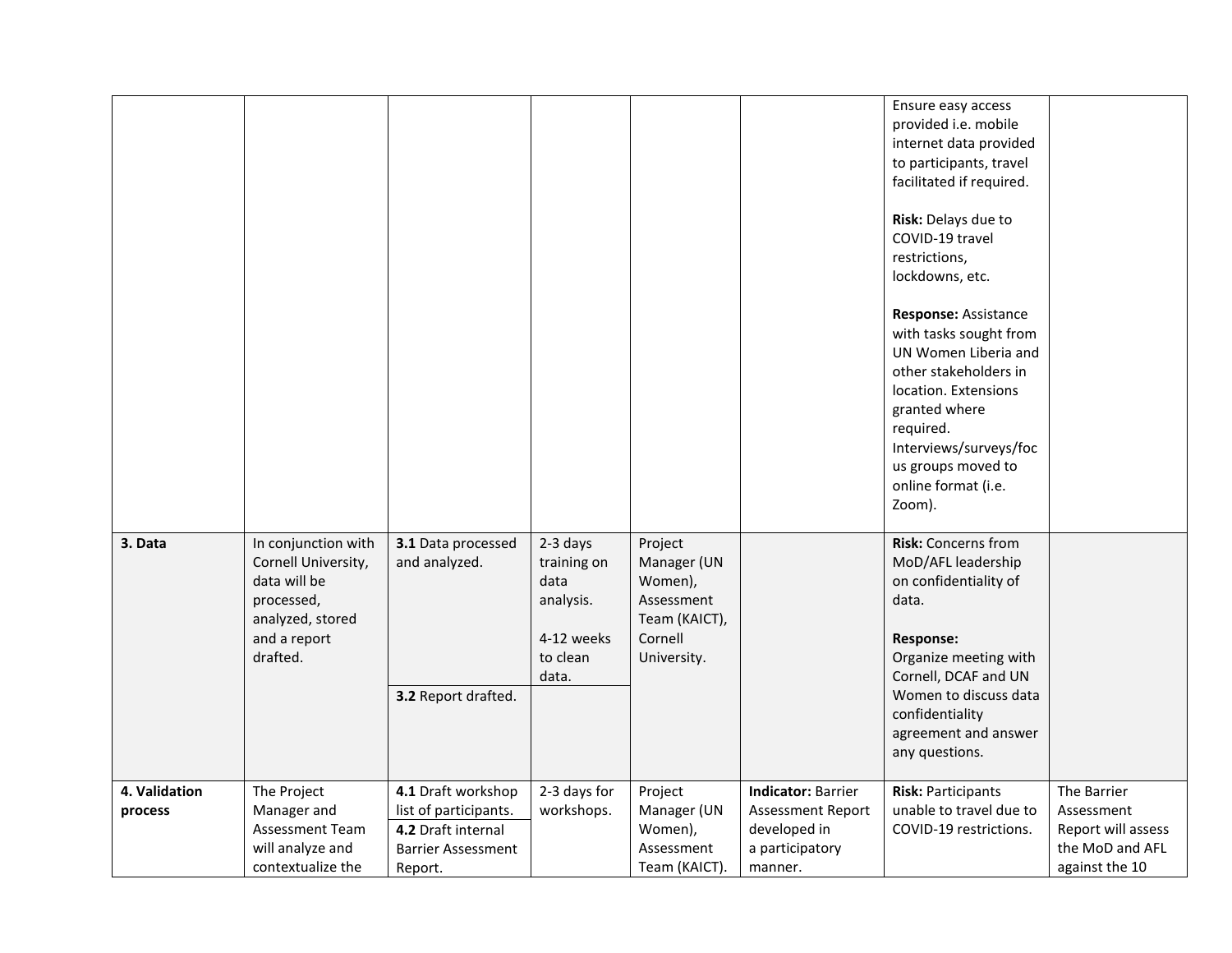| findings. Findings   | 4.3 Develop a             |  |                           | Response: Assistance     | barriers for female |
|----------------------|---------------------------|--|---------------------------|--------------------------|---------------------|
| will be validated by | concept note and          |  | MoV: List                 | with tasks sought from   | peacekeepers;       |
| the MoD/AFL          | agenda to facilitate      |  | of people                 | project team in          |                     |
| during a validation  | validation                |  | consulted and             | location. Extension      | 1) Eligible Pool    |
| process. The         | workshop for the          |  | documentation             | considered where         | 2) Deployment       |
| Project              | <b>Barrier Assessment</b> |  | of Barrier                | appropriate. Workshop    | Selection           |
| Management Team      | Report.                   |  | <b>Assessment Report</b>  | potentially moved to     | 3) Deployment       |
| in collaboration     | 4.4 Facilitate a          |  | development               | online format (i.e.      | Criteria            |
| with the AFL will    | workshop to               |  | process.                  | Zoom).                   | 4) Household        |
| produce              | validate findings         |  |                           |                          | Constraints         |
| recommendations      | and collect missing       |  | <b>Indicator: Barrier</b> | Risk: Concerns from      | 5) Top Down         |
| in two reports;      | information.              |  | Assessment Report         | MoD/AFL leadership       | Leadership          |
| internal and         | 4.5 Incorporate           |  | Adopted.                  | on sensitive             | 6) Accommodation    |
| external.            | recommendations           |  |                           | information in report.   | and Equipment       |
|                      | and good practice         |  | MoV:                      |                          | 7) Negative         |
|                      | narratives from           |  | Statement of              | <b>Response:</b>         | Experiences         |
|                      | participants into         |  | acknowledgement           | AFL/MoD edit report      | 8) Redeployment     |
|                      | the Barrier               |  | by                        | to remove any            | 9) Gender Roles     |
|                      | Assessment Report.        |  | President.                | sensitivities/informatio | 10) Social          |
|                      | 4.6 Produce a             |  |                           | n they do not want       | Exclusion           |
|                      | publicly available        |  |                           | released in the public   |                     |
|                      | report from which         |  |                           | report. Hold an oral     |                     |
|                      | sensitive/personall       |  |                           | report prior to the      |                     |
|                      | y identifiable data       |  |                           | validation workshop in   |                     |
|                      | will be removed.          |  |                           | order to prepare the     |                     |
|                      | 4.7 Submit both           |  |                           | MoD/AFL to some of       |                     |
|                      | internal and              |  |                           | the potentially          |                     |
|                      | external Barrier          |  |                           | sensitive findings.      |                     |
|                      | Assessment                |  |                           |                          |                     |
|                      | Reports for               |  |                           | Risk: Project cost-      |                     |
|                      | approval by Senior        |  |                           | overrun.                 |                     |
|                      | Management                |  |                           |                          |                     |
|                      | within MoD/AFL.           |  |                           | Response:                |                     |
|                      |                           |  |                           | Seek support and         |                     |
|                      |                           |  |                           | guidance from DCAF       |                     |
|                      |                           |  |                           | and Elsie Initiative     |                     |
|                      |                           |  |                           | Fund. Manage project     |                     |
|                      |                           |  |                           | budget early and         |                     |
|                      |                           |  |                           | consistently             |                     |
|                      |                           |  |                           | throughout project.      |                     |
|                      |                           |  |                           |                          |                     |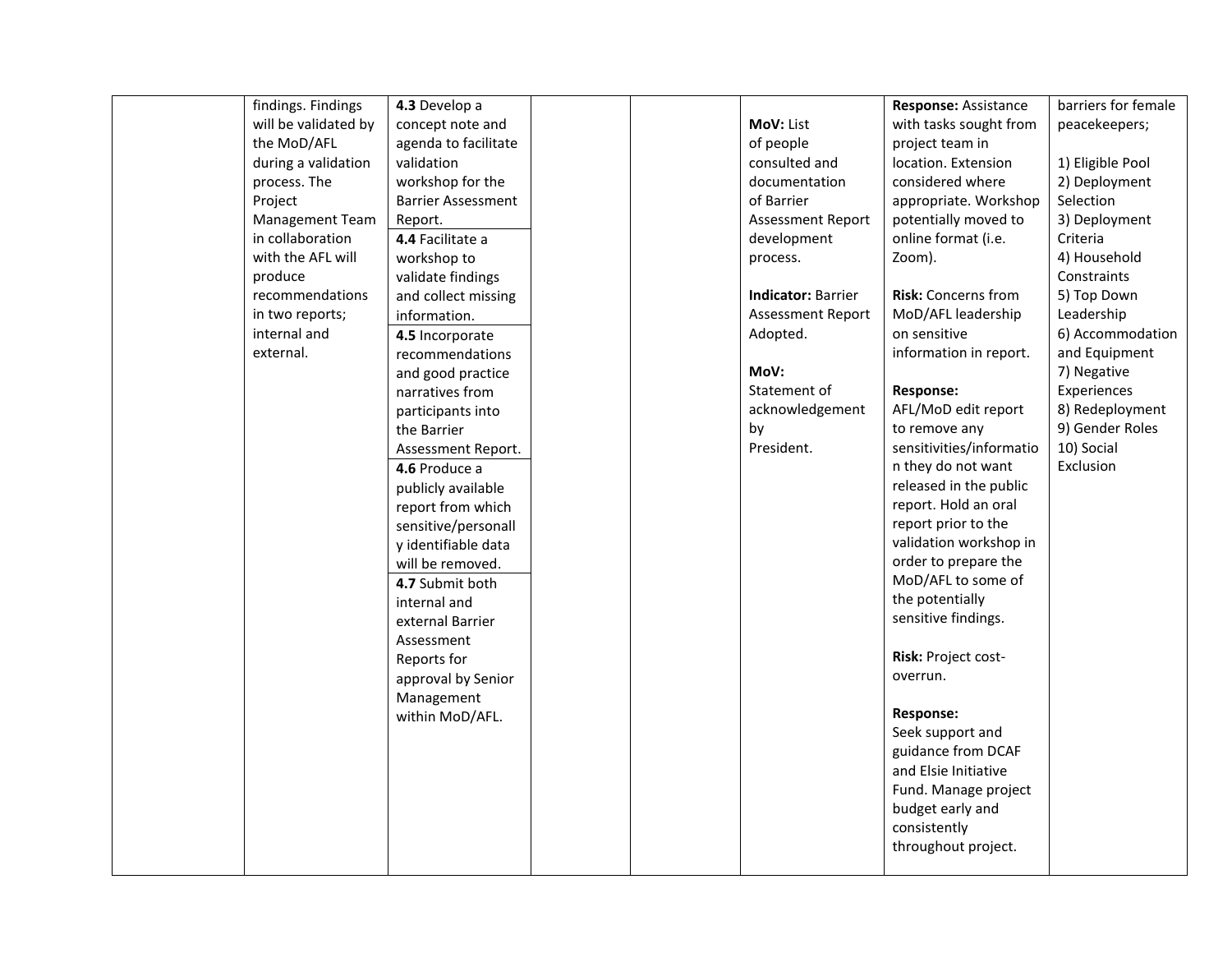|                  |                                                                                                                          |                                                                                                                                                                                                                                 |                                                                                                                                                                    |                                                                  | Risk: Project time over-<br>run.<br><b>Response:</b><br>Seek support and<br>advice from DCAF and<br>Elsie Initiative Fund.<br>Hold regular team<br>meetings with key<br>stakeholders to ensure<br>timeframes are met.<br><b>Risk: Concerns from</b><br>MoD/AFL leadership<br>on recommendations.<br><b>Response:</b><br>Project team meet<br>with MoD/AFL<br>leadership to discuss<br>recommendations. |                                                                                                                                  |
|------------------|--------------------------------------------------------------------------------------------------------------------------|---------------------------------------------------------------------------------------------------------------------------------------------------------------------------------------------------------------------------------|--------------------------------------------------------------------------------------------------------------------------------------------------------------------|------------------------------------------------------------------|--------------------------------------------------------------------------------------------------------------------------------------------------------------------------------------------------------------------------------------------------------------------------------------------------------------------------------------------------------------------------------------------------------|----------------------------------------------------------------------------------------------------------------------------------|
| 5. Report launch | Event to share<br>external Barrier<br><b>Assessment Report</b><br>and encourage<br>implementation of<br>recommendations. | 5.1 Conduct public<br>outreach both<br>nationally<br>(including CSOs)<br>and internationally.<br>5.2 Follow up<br>implementation of<br>recommendations.<br>5.3 Translate report<br>recommendations<br>into future<br>proposals. | One-week<br>planning and<br>preparation<br>workshop,<br>including<br>national and<br>international<br>public<br>outreach.<br>One day<br>report<br>launch<br>event. | Project<br>Manager (UN<br>Women),<br>Assessment<br>Team (KAICT). | Risk: COVID-19<br>restrictions prevent<br>travel and/or event<br>participation.<br><b>Response:</b><br>Event moved to online<br>format e.g. via Zoom or<br>social media campaign.                                                                                                                                                                                                                      | Public outreach<br>and national and<br>international<br>engagement to be<br>included as part of<br>the launch event<br>planning. |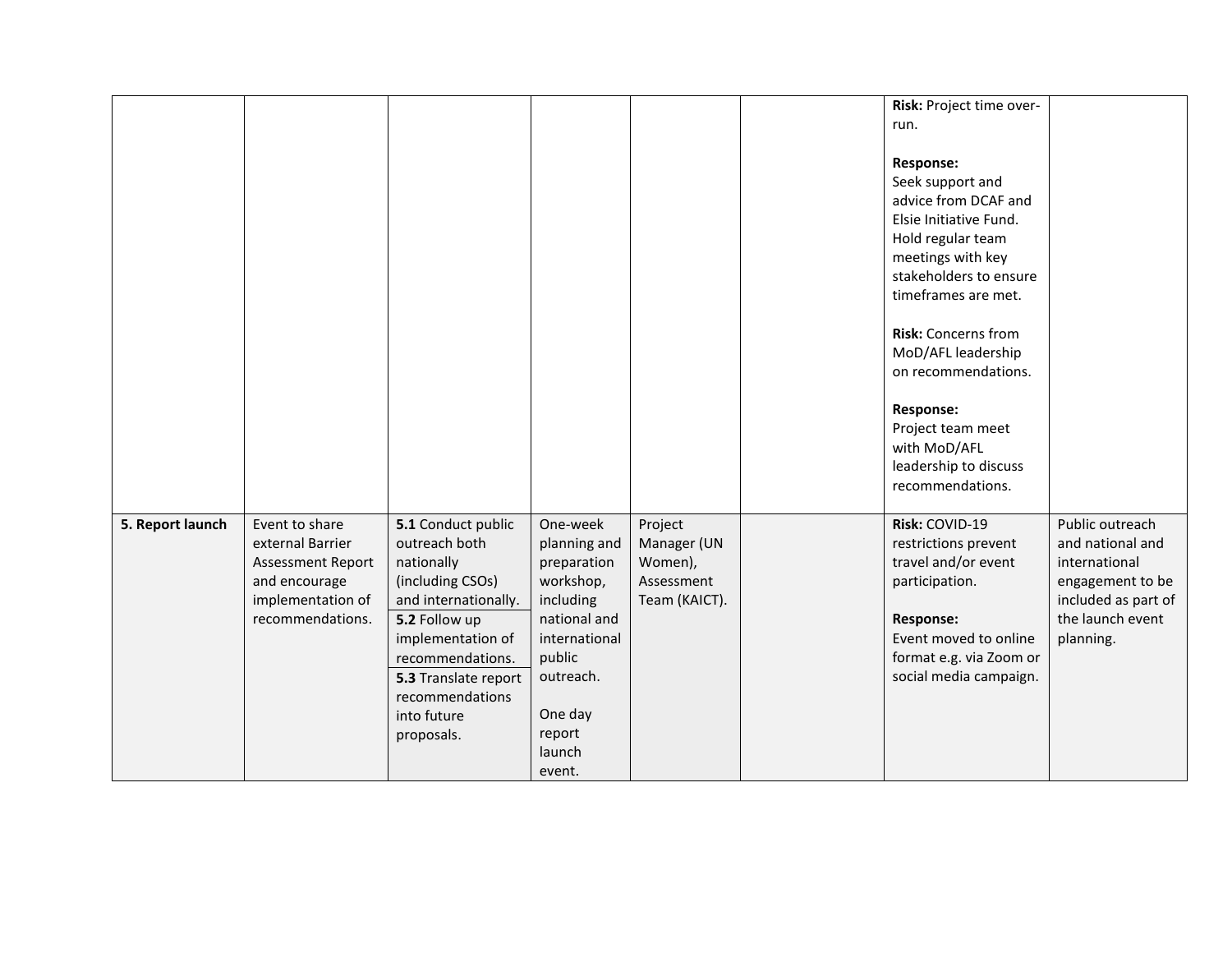## **Annex C: Assessment Plan Timeline**

|  | IVI. | M. |  |  | ⌒ | <b>AT</b> |  | Notes and specific dates |
|--|------|----|--|--|---|-----------|--|--------------------------|
|  |      |    |  |  |   |           |  | *Public holiday          |
|  |      |    |  |  |   |           |  |                          |

#### Preparation Write letters requesting permission to do the project **COMPLETED.** CoS AFL was briefed and subsequently signed letter of support included as cover letter in proposal. \*Armed Forces Day - 11 Feb 2021 Secure access at all levels (Follow up to letter of request, etc.) **PARTIALLY COMPLETED.** CoS has approved access to AFL as above. Once proposal is approved follow up at all levels will occur. Ethical review (as required) Check relevant legal frameworks on data protection, etc. Develop plan with security forces for research Fact-finding form Sign agreement between KAI and UN Women Commencement dependent on when funds are received from the EIF. Funds transfer from UN Women Liberia to the KAI approximately one month. \*National Decoration Day - 10 Mar 2021 \*Joseph Jenkins Roberts' Birthday - 15 Mar 2021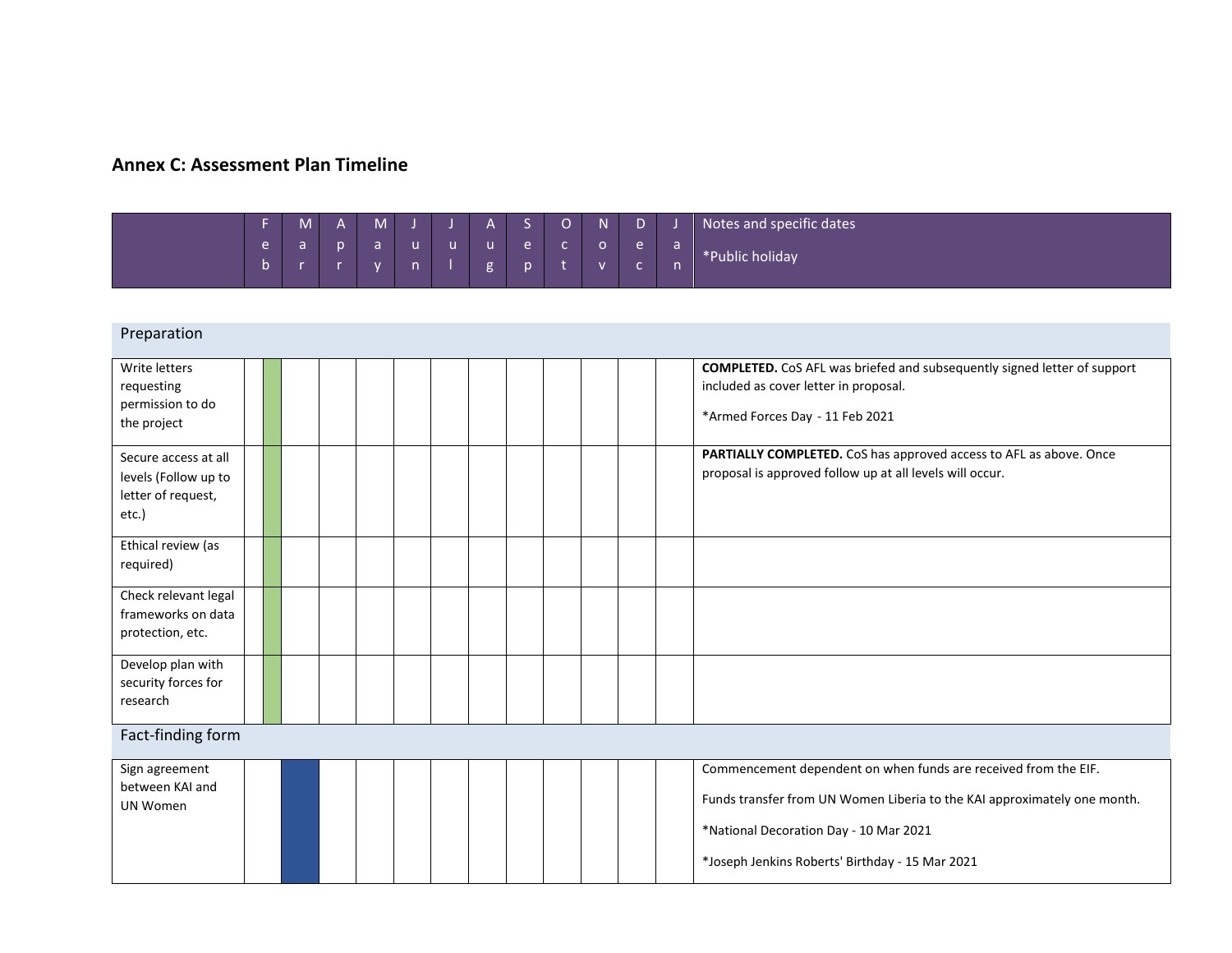| FFF training                                               |  |  |  |  |  |  |                                         |
|------------------------------------------------------------|--|--|--|--|--|--|-----------------------------------------|
| Localize FFF                                               |  |  |  |  |  |  |                                         |
| Collect material for<br>desk review                        |  |  |  |  |  |  |                                         |
| 'Easy' questions<br>desk review                            |  |  |  |  |  |  | *Fast and Prayer Day - 09 Apr 2021      |
| 'Medium' questions<br>desk review                          |  |  |  |  |  |  |                                         |
| 'Difficult' questions<br>desk review                       |  |  |  |  |  |  |                                         |
| Remaining<br>questions for<br>informal interviews          |  |  |  |  |  |  | *National Unification Day - 14 May 2021 |
| Use data to fill out<br>indicator form                     |  |  |  |  |  |  | *Independence Day - 26 July 2021        |
| Insert data into<br>report                                 |  |  |  |  |  |  |                                         |
| Key decision-maker interviews                              |  |  |  |  |  |  |                                         |
| Identify<br>interviewees                                   |  |  |  |  |  |  |                                         |
| Training of<br>interviewers                                |  |  |  |  |  |  |                                         |
| Localize questions                                         |  |  |  |  |  |  |                                         |
| Finalize strategy;<br>plan interviews;<br>seek permissions |  |  |  |  |  |  |                                         |
| Interviews<br>(institution)                                |  |  |  |  |  |  |                                         |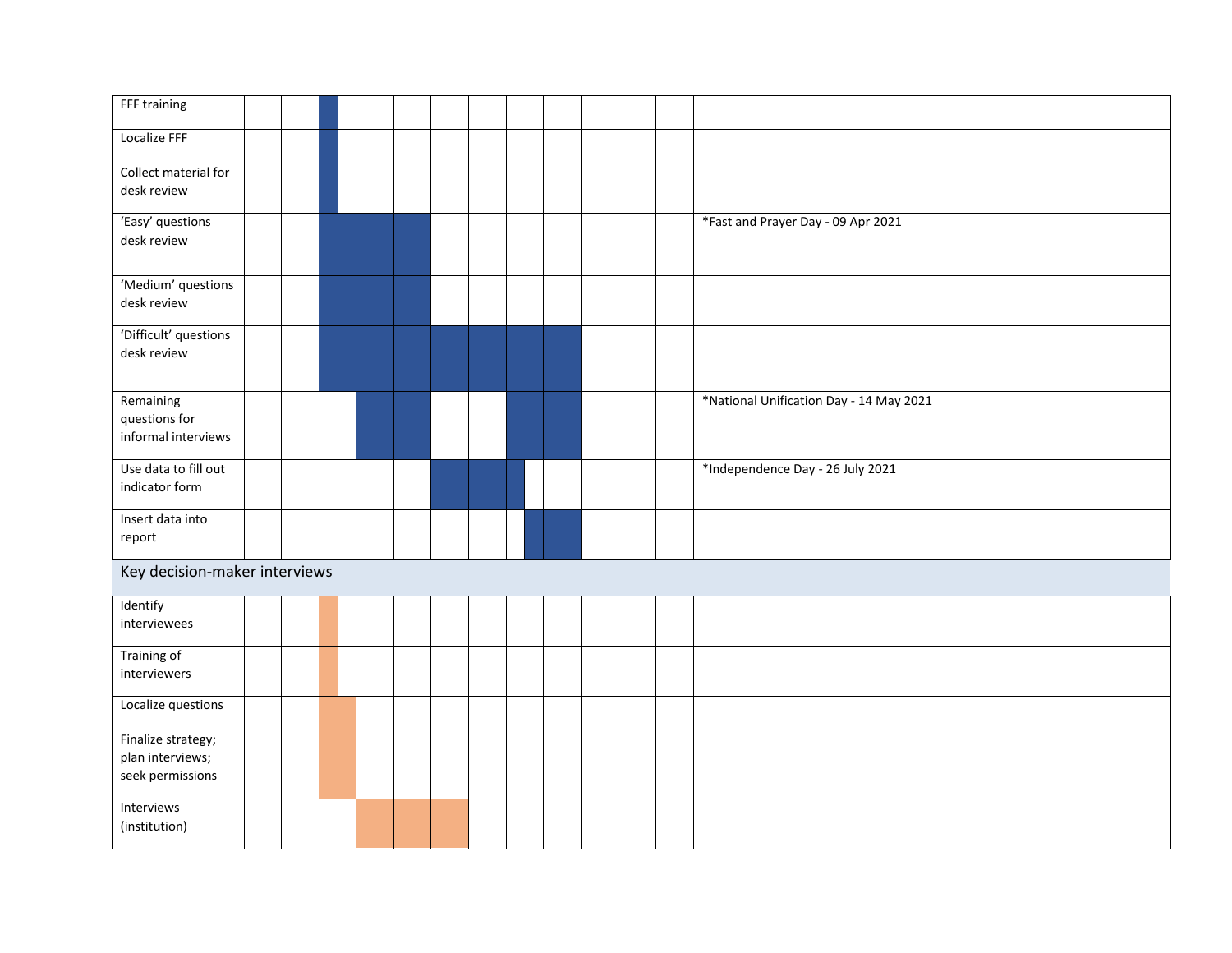| Interviews          |  |  |  |  |  |  | Interviews to take place only once the FFF team have identified which                               |
|---------------------|--|--|--|--|--|--|-----------------------------------------------------------------------------------------------------|
| (government)        |  |  |  |  |  |  | information is not available in writing. Some may be conducted during the<br>survey implementation. |
| Interviews (other)  |  |  |  |  |  |  |                                                                                                     |
| Transcribe          |  |  |  |  |  |  |                                                                                                     |
| interviews          |  |  |  |  |  |  |                                                                                                     |
| Pull out quotes and |  |  |  |  |  |  |                                                                                                     |
| analyze data        |  |  |  |  |  |  |                                                                                                     |
| Insert data into    |  |  |  |  |  |  |                                                                                                     |
| report              |  |  |  |  |  |  |                                                                                                     |
| Survey              |  |  |  |  |  |  |                                                                                                     |
| Identify qualified  |  |  |  |  |  |  |                                                                                                     |
| enumerators         |  |  |  |  |  |  |                                                                                                     |
| Localize survey     |  |  |  |  |  |  |                                                                                                     |
| Train enumerators   |  |  |  |  |  |  |                                                                                                     |
| Obtain the          |  |  |  |  |  |  |                                                                                                     |
| information needed  |  |  |  |  |  |  |                                                                                                     |
| to generate a       |  |  |  |  |  |  |                                                                                                     |
| sample              |  |  |  |  |  |  |                                                                                                     |
| Program survey      |  |  |  |  |  |  |                                                                                                     |
| software            |  |  |  |  |  |  |                                                                                                     |
| Develop sampling    |  |  |  |  |  |  |                                                                                                     |
| strategy            |  |  |  |  |  |  |                                                                                                     |
| Pilot survey        |  |  |  |  |  |  |                                                                                                     |
| Second localization |  |  |  |  |  |  |                                                                                                     |
| Draw names of       |  |  |  |  |  |  |                                                                                                     |
| personnel to be     |  |  |  |  |  |  |                                                                                                     |
| surveyed and        |  |  |  |  |  |  |                                                                                                     |
| identify key        |  |  |  |  |  |  |                                                                                                     |
| locations to visit  |  |  |  |  |  |  |                                                                                                     |
| Schedule visits of  |  |  |  |  |  |  |                                                                                                     |
| enumerators in the  |  |  |  |  |  |  |                                                                                                     |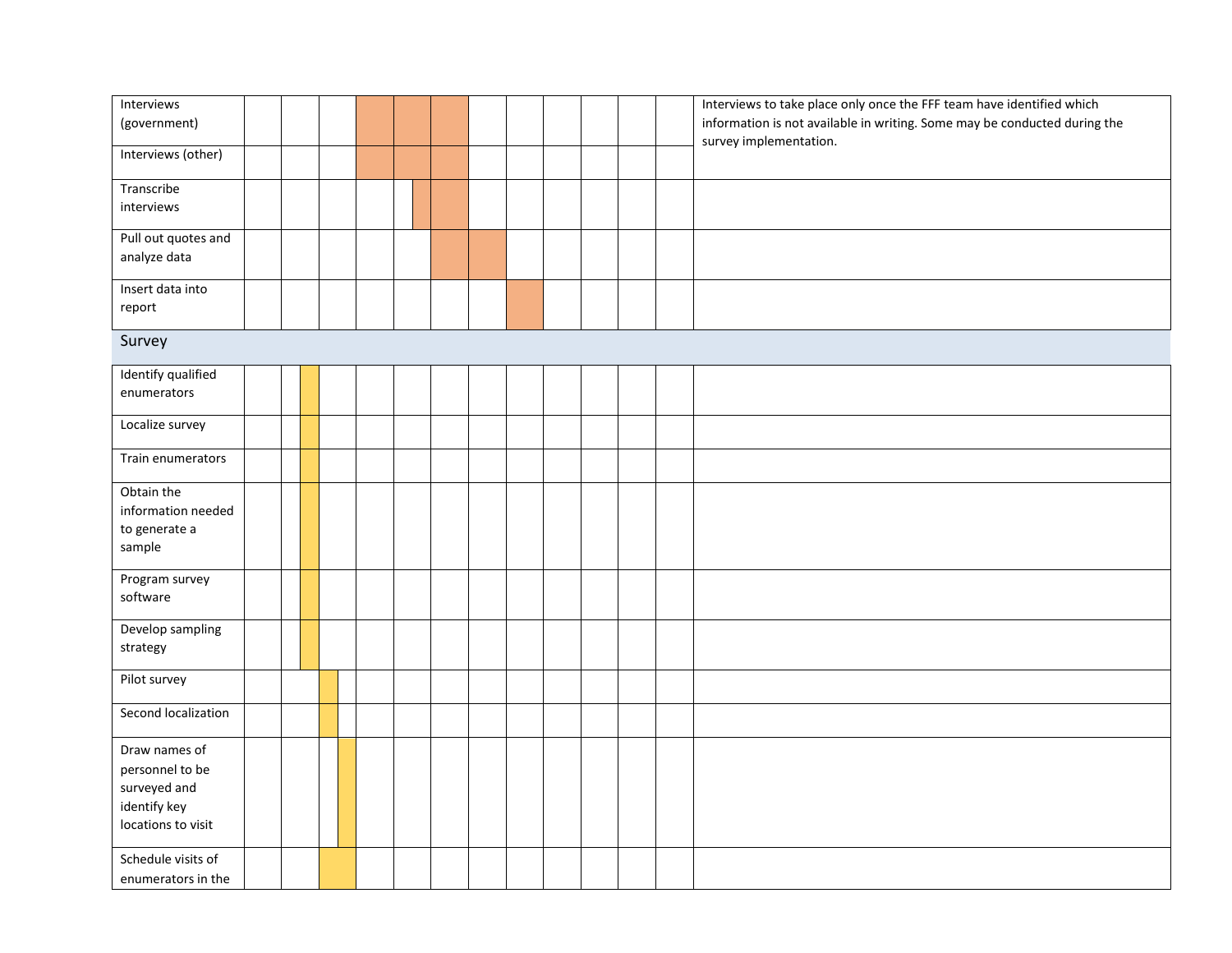| different survey          |  |  |  |  |  |  |                              |
|---------------------------|--|--|--|--|--|--|------------------------------|
| locations                 |  |  |  |  |  |  |                              |
| Develop a                 |  |  |  |  |  |  |                              |
| monitoring plan           |  |  |  |  |  |  |                              |
| Conduct survey            |  |  |  |  |  |  |                              |
| Clean data                |  |  |  |  |  |  |                              |
| Analyze data              |  |  |  |  |  |  |                              |
| Insert analyzed data      |  |  |  |  |  |  |                              |
| into report               |  |  |  |  |  |  |                              |
| <b>Validation Process</b> |  |  |  |  |  |  |                              |
| Fill out the indicator    |  |  |  |  |  |  |                              |
| form, rank the            |  |  |  |  |  |  |                              |
| barriers                  |  |  |  |  |  |  |                              |
| Write the report          |  |  |  |  |  |  |                              |
| Develop                   |  |  |  |  |  |  |                              |
| recommendations           |  |  |  |  |  |  |                              |
| Assessment Team           |  |  |  |  |  |  |                              |
| input into analysis       |  |  |  |  |  |  |                              |
| and draft report          |  |  |  |  |  |  |                              |
| Oral report               |  |  |  |  |  |  |                              |
| Finalize draft report     |  |  |  |  |  |  | *Thanksgiving - 04 Nov 2021  |
| Finalize                  |  |  |  |  |  |  |                              |
| recommendations           |  |  |  |  |  |  |                              |
| Validation                |  |  |  |  |  |  |                              |
| workshop                  |  |  |  |  |  |  |                              |
| Finalize internal &       |  |  |  |  |  |  | *Christmas Day - 25 Dec 2021 |
| public reports            |  |  |  |  |  |  |                              |
| Report layout             |  |  |  |  |  |  |                              |
| Launch events             |  |  |  |  |  |  |                              |